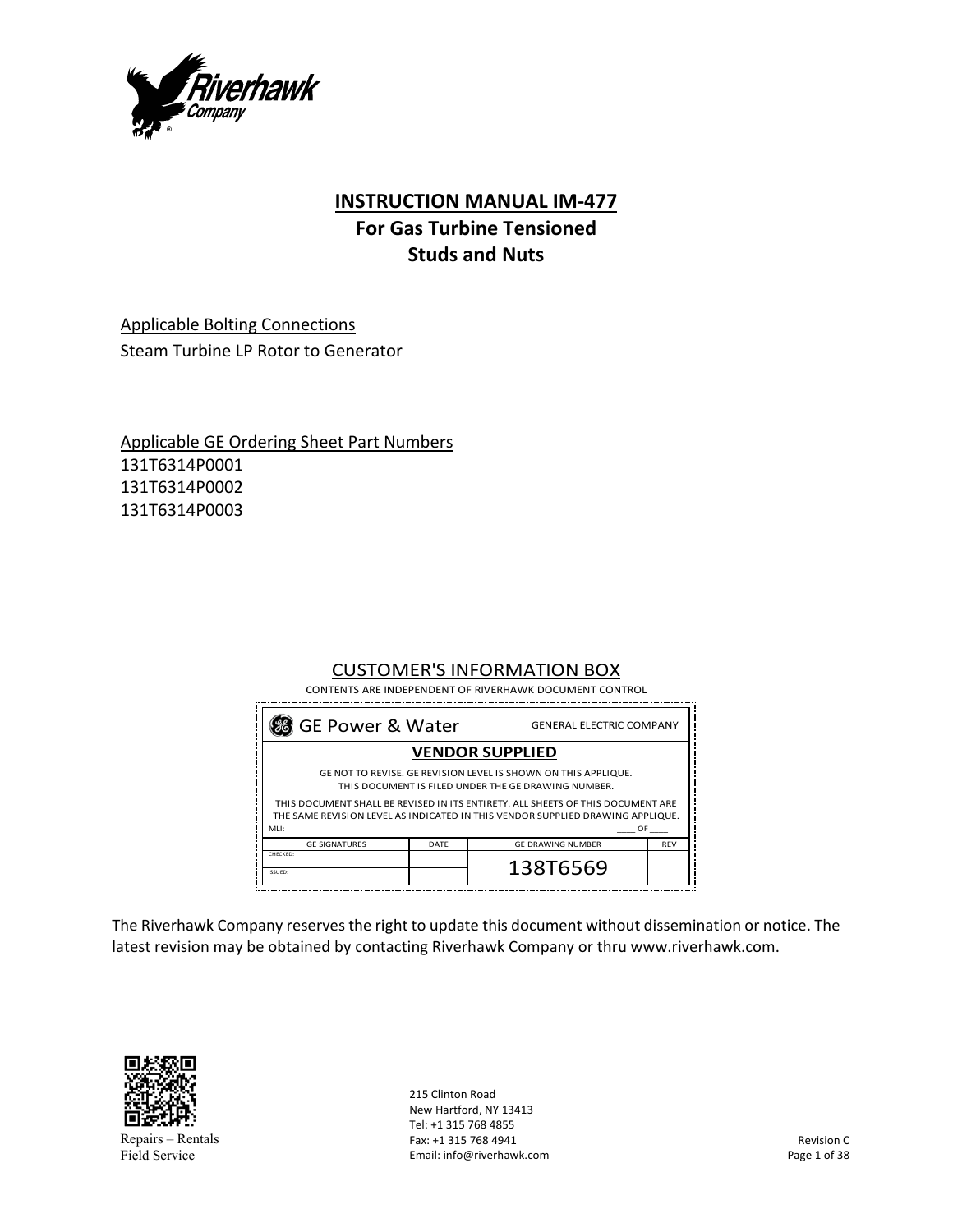## **Table of Contents**

| Section               | Description                                      | Page Number |
|-----------------------|--------------------------------------------------|-------------|
| 1.0                   | <b>Cautions and Safety Warnings</b>              | 3           |
| 2.0                   | Scope and GE Part Number Cross Reference         | 4           |
| 3.0                   | <b>Quick Checklist</b>                           | 5           |
| 4.0                   | <b>General Preparations</b>                      | 10          |
| 5.0                   | Hardware Set Preparations                        | 12          |
| 6.0                   | <b>Stud and Nut Assembly</b>                     | 14          |
| 7.0                   | <b>Hydraulic Tensioner Equipment Assembly</b>    | 16          |
| 8.0                   | Assembly of the Tensioner onto a Stud            | 19          |
| 9.0                   | <b>Stud Tensioning</b>                           | 22          |
| 10.0                  | Nut Thread Locking and Windage Plug Installation | 25          |
| 11.0                  | <b>Stud and Nut Removal</b>                      | 28          |
| 12.0                  | Storage Instructions                             | 32          |
| 13.0                  | <b>Frequently Asked Questions</b>                | 33          |
| 14.0                  | <b>Revision History</b>                          | 35          |
| Appendix<br>A1        | <b>EC Declaration of Conformity</b>              | 36          |
| Appendix<br>A2        | <b>UKCA Declaration of Conformity</b>            | 37          |
| Appendix<br><b>B1</b> | 16-Bolt Tensioning Pattern (LP-GEN) Record Sheet | 38          |



215 Clinton Road New Hartford, NY 13413 Tel: +1 315 768 4855 Fax: +1 315 768 4941 Email: info@riverhawk.com

J.

CUSTOMER'S INFORMATION BOX

CONTENTS ARE INDEPENDENT OF RIVERHAWK DOCUMENT CONTROL ------------------

> GE DRAWING NUMBER REV 138T6569 \_\_\_\_\_\_\_\_\_\_\_\_\_

j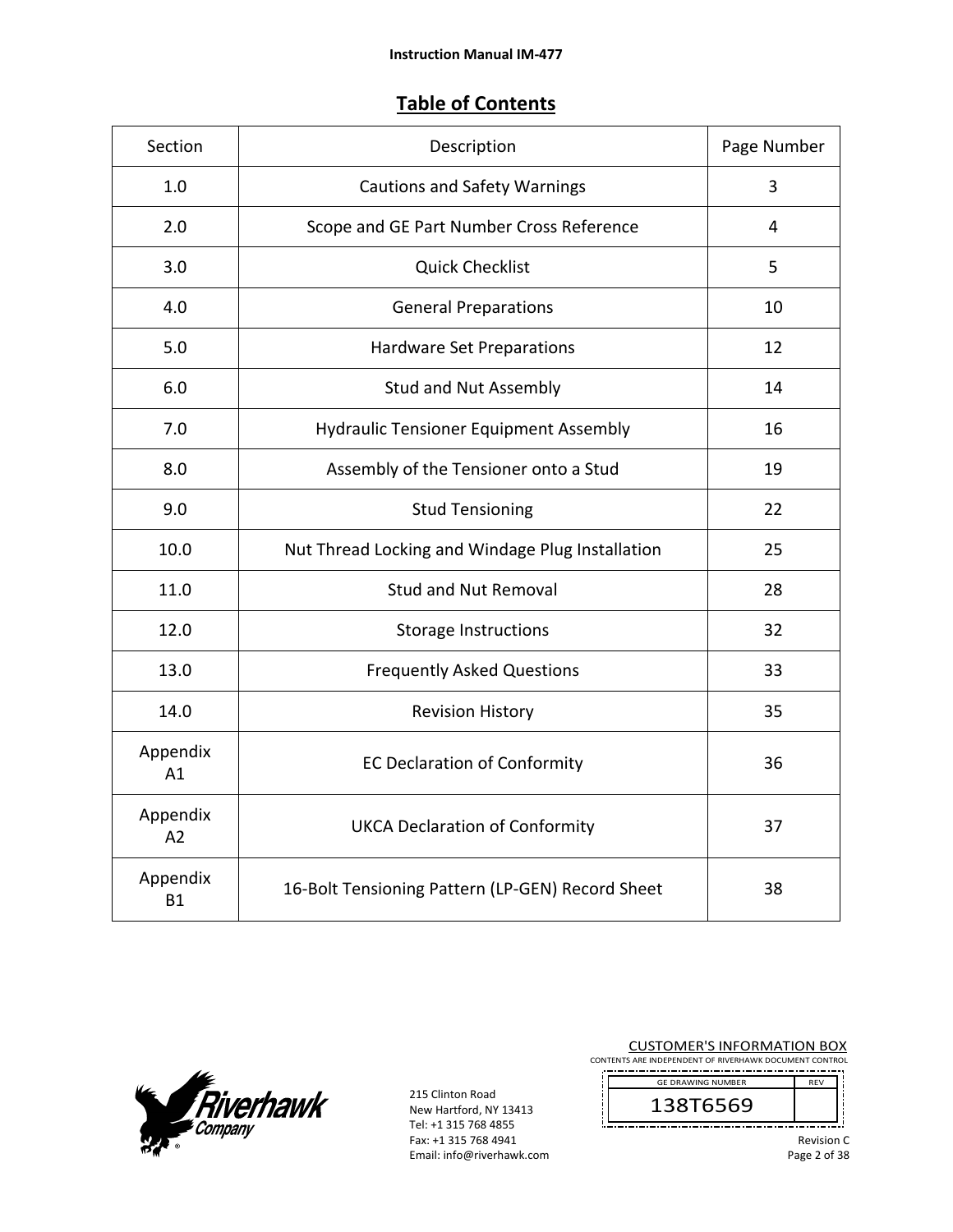#### **1.0 Cautions and Safety Warnings**

#### **WARNING**

**Improper tool use and the failure to follow the correct procedures are the primary root causes of tool failures and personal injuries. A lack of training or experience can lead to incorrect hardware installation or incorrect tool use. Only trained operators with careful, deliberate actions should use hydraulic tensioners. Contact Riverhawk Company with any training needs.** 

#### **WARNING**

Risk of high pressure fluid injection. Riverhawk tools operate under high pressure. Thoroughly inspect all hoses and connections for damage or leaks prior to using this equipment.

#### **CAUTION**

Personal injury and equipment damage can occur if the proper health and safety codes and procedures are not followed. Contact the site's health and safety office to determine all applicable safety rules and regulations.

#### **WARNING**

The proper personal protective equipment must be worn at all times. Riverhawk recommends at a minimum, safety glasses, long sleeve shirt, hard hat, heavy work gloves, and steel toe shoes.

#### **CAUTION**

It is especially important to check the condition of the conical thread used to tension the stud. Thread damage from previous abuse can lead to failure of the stud or tensioning equipment.

#### **CAUTION**

Riverhawk recommends that the tensioner should be returned to Riverhawk for periodic inspections. Replacement of obsolete tensioners is recommended. Functional upgrades are also recommended. The Riverhawk Service Returns Coordinator should be notified 3‐6 months prior to a planned outage to schedule an inspection service.

#### **WARNING**

A damaged burst disc must be replaced with a burst disc of the same design and pressure rating. Do not substitute a damaged burst disc with a different disc type, a different pressure rating, or a foreign object.



215 Clinton Road New Hartford, NY 13413 Tel: +1 315 768 4855 Fax: +1 315 768 4941 Email: info@riverhawk.com

CUSTOMER'S INFORMATION BOX CONTENTS ARE INDEPENDENT OF RIVERHAWK DOCUMENT CONTROL

REV 138T6569 GE DRAWING NUMBER

> Revision C Page 3 of 38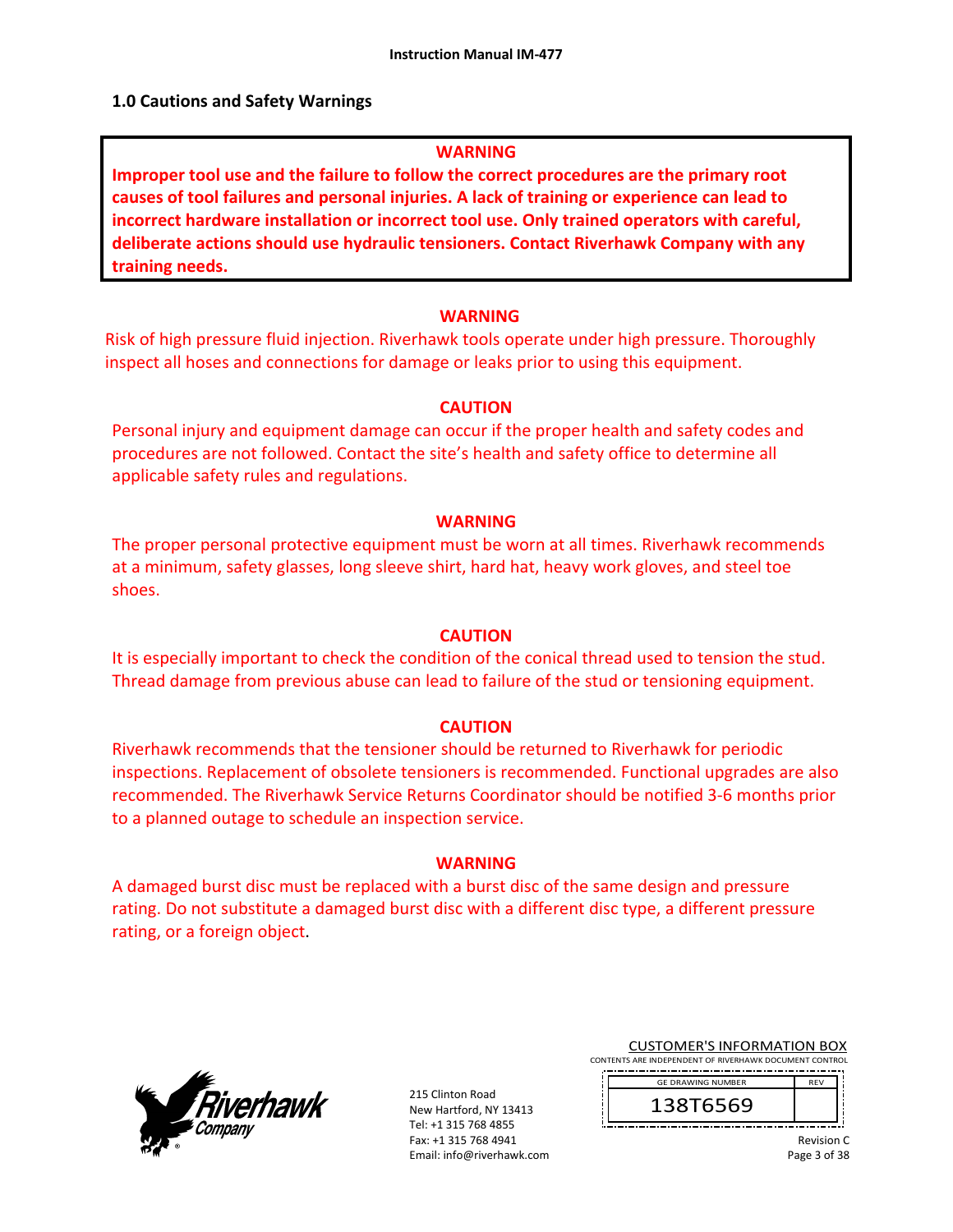### **WARNING**

To avoid failure, ensure safety, and proper operation, the tensioner assembly must be installed on a stud in the flange before pressurizing the tensioner. Do not use the tensioner at any pressure unless the tool is installed on a stud in a flange.

## **CAUTION**

Personal injury and equipment damage can occur if the puller screw is not securely engaged with the tapered threads of the stud. Proper engagement is achieved when the puller screw is tight in the stud and the tensioner assembly is free to turn.

## **WARNING**

The safety cage must be in place at all times. When the tensioner is pressurized, hands must be kept out of designated areas to avoid any potential for personal injury.

## **CAUTION**

Before threading the puller screw into the stud, carefully check the cleanliness of both the stud's and the puller screw's conical threads. Apply a light coat of clean turbine oil or a spray lubricant to the puller screw. This procedure will ease assembly and assure positive mating of the threads before tightening. Do not use "Never Seize" on the conical threads.

## **CAUTION**

Do not tighten the nut while the tool is coming up to pressure; wait until pressure is achieved before attempting to tighten the nut with the spanner ring. If the tool is not properly installed, the tool could jump off the stud while coming up to pressure.

## **CAUTION**

Do not exceed the maximum pressure marked on the tensioner. Excessive pressure can damage the stud and puller screw.

## **WARNING**

**FIRE HAZARD:** DO NOT heat when puller assembly is in place. Personal injury or equipment damage may occur. Use of an Oxy‐Acetylene torch is not recommended

## **WARNING**

Do not use a hydraulic tensioner to remove a stud with damaged conical threads.

## **2.0 Scope and GE Part Number Cross Reference**

This document describes the procedure to be used to install the stud, nut, and windage plug sets supplied by the Riverhawk Company in the flanges at the LP to Generator connection.



215 Clinton Road New Hartford, NY 13413 Tel: +1 315 768 4855 Fax: +1 315 768 4941 Email: info@riverhawk.com

CUSTOMER'S INFORMATION BOX CONTENTS ARE INDEPENDENT OF RIVERHAWK DOCUMENT CONTROL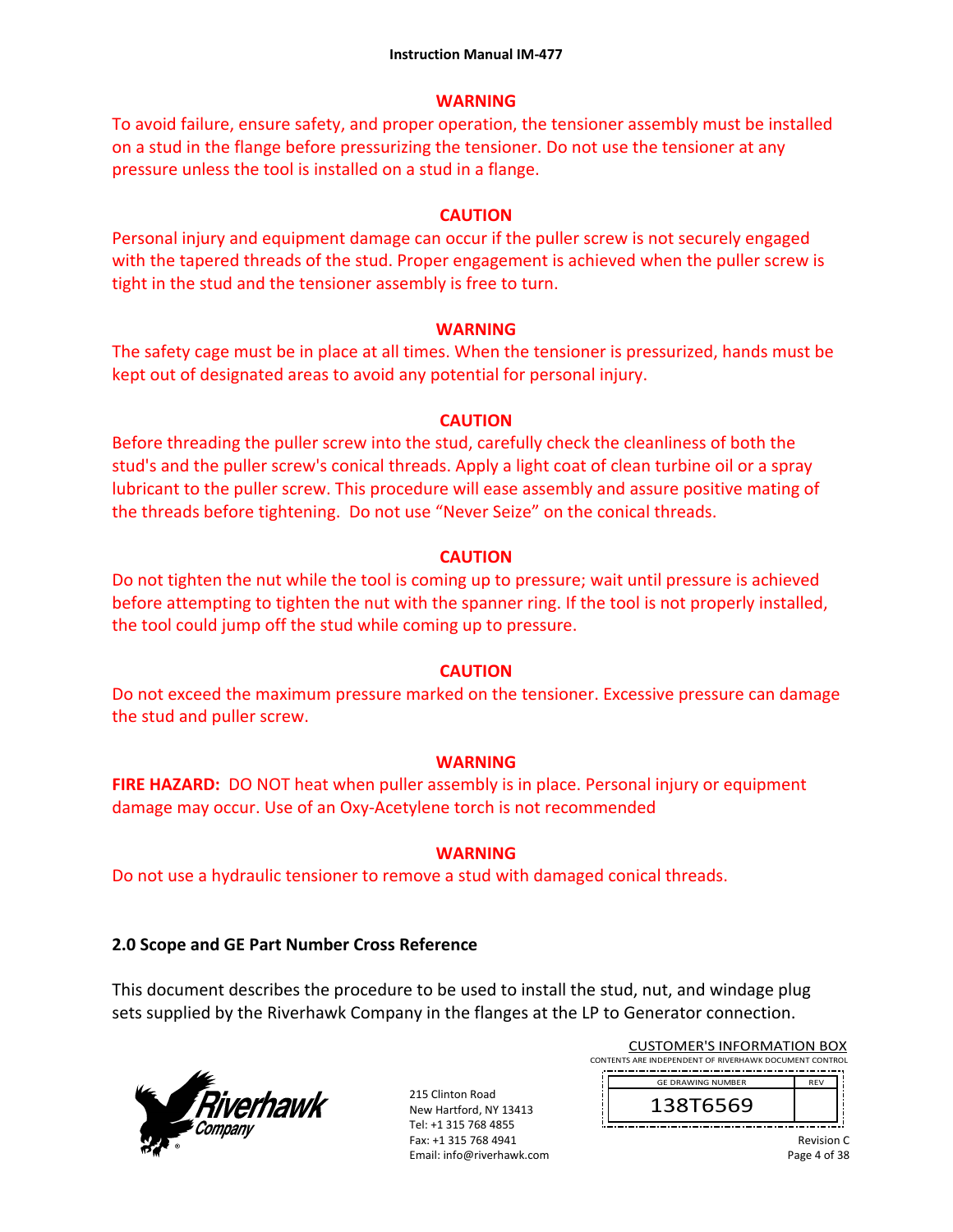The hydraulic tooling used in this application can be identified by its ORANGE safety guard. If the safety guard is YELLOW, a different set of instructions are required. Consult the Riverhawk factory for assistance.

The various frame configurations covered in this manual are listed in Sections 2.1 through 2.2 with differences as related to connective hardware defined. Listed also are the pertinent hardware drawings (HF‐xxxx). These drawings as well as tooling drawings (HT‐xxxx) form part of this manual.

## **2.1 Steam Turbine LP Rotor to Generator**

| GE Part Number | Riverhawk P/N | GE VENDOC P/N |
|----------------|---------------|---------------|
| 131T6314P0001  | HF-8857       | GE 101B0770   |

The hydraulic tooling used for installation and removal is Riverhawk HT‐9018.

This hardware drawing depicts the stud, nut, and windage plug set for the LP rotor to Generator (2‐1/4" size, Qty 16).

## **2.2 Hydraulic Tooling**

| GE Part Number | Riverhawk P/N | <b>GE VENDOC P/N</b> |
|----------------|---------------|----------------------|
| 131T6314P0002  | HT-9018       | GE 101B0774          |
| 131T6314P0003  | AP-0532       | GE 359B2502          |

#### **3.0 Quick Checklist**

The following checklist is intended as a summary of the steps needed to use the Riverhawk‐ supplied equipment. New personnel or those experienced personnel who have not used the Riverhawk equipment recently are encouraged to read the entire manual.

## **EQUIPMENT INSPECTION**

 $\Box$  Check the oil level in the hydraulic pump.

 $\Box$  Set the air pressure at 80psi [5.5 bar] minimum. (For air-driven pumps)



215 Clinton Road New Hartford, NY 13413 Tel: +1 315 768 4855 Fax: +1 315 768 4941 Email: info@riverhawk.com CUSTOMER'S INFORMATION BOX

CONTENTS ARE INDEPENDENT OF RIVERHAWK DOCUMENT CONTROL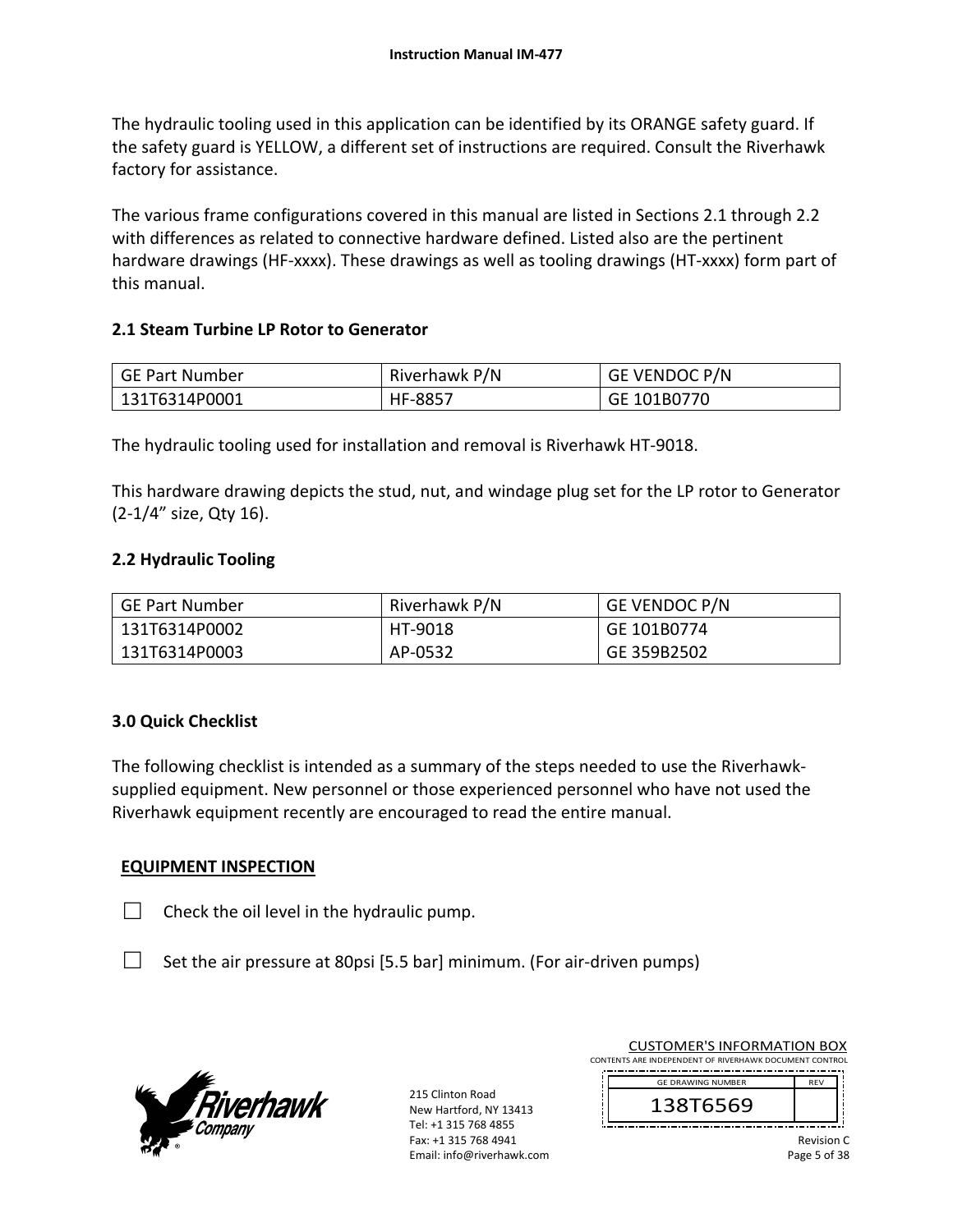- $\Box$  Check the hydraulic hose for damage.
- $\Box$  Test the pump.
- $\Box$  Inspect the tensioner for any damage.

#### **NUT AND STUD PREPARATION**

- $\Box$  Inspect the studs, nuts and windage plugs for any damage.
- $\Box$  Clean the studs, nuts, and windage plugs.
- □ Measure and record the stud lengths. **(VERY IMPORTANT)**
- □ Lubricate the stud's threads with clean turbine oil or spray lubricant. Lubricate the nut's threads and nut face with clean turbine oil or spray lubricant.
- $\Box$  Install the studs and nuts (off-center) into the flange.
- $\Box$  Set the stick-out dimension on the LP side of the flange.
- □ With an Allen wrench in backside of stud to prevent rotation, firmly seat the backside nut using the spanner ring and pin wrench.
- □ Verify the stick‐out measurement on the LP side of the flange. **(VERY IMPORTANT)**

#### **TENSIONING (Bolt Installation)**

- $\Box$  Check the tensioner drawing for the correct parts and part numbers.
- □ Apply a light coat of clean turbine oil or spray lubricant to the puller screw and the two retention screws. **DO NOT USE "NEVER SEIZE" ON THE CONICAL THREADS.**
- □ Install the retention screws into the adjacent studs on either side of the stud to be tensioned.
- $\Box$  Install the spanner ring onto the nut.



215 Clinton Road New Hartford, NY 13413 Tel: +1 315 768 4855 Fax: +1 315 768 4941 Email: info@riverhawk.com

| <b>CUSTOMER'S INFORMATION BOX</b>                      |
|--------------------------------------------------------|
| CONTENTS ARE INDEPENDENT OF RIVERHAWK DOCUMENT CONTROL |
|                                                        |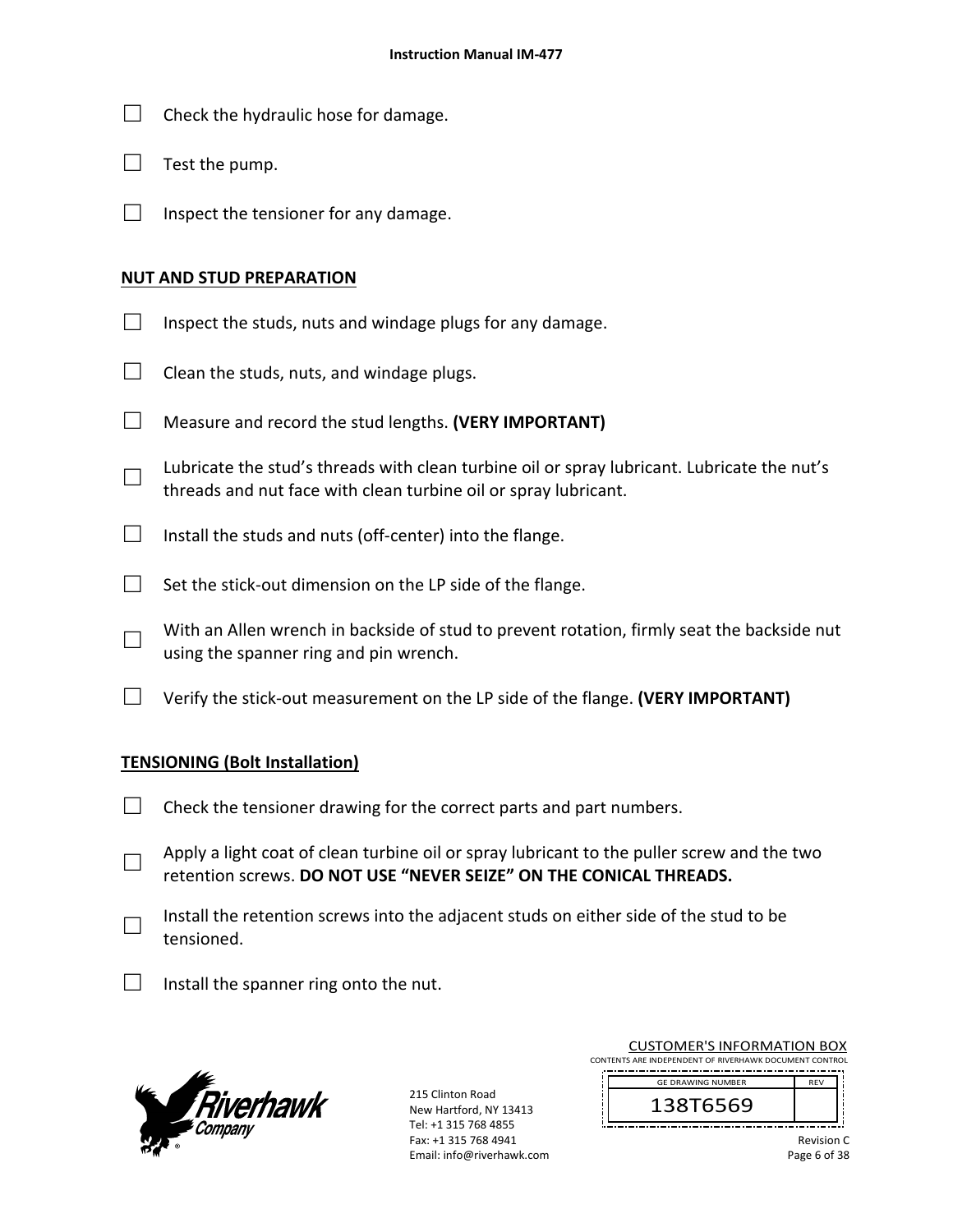|        | Thread the puller screw into the stud.                                                                                                                                                                                                                          |
|--------|-----------------------------------------------------------------------------------------------------------------------------------------------------------------------------------------------------------------------------------------------------------------|
|        | Insert an Allen wrench into the back side of the stud.                                                                                                                                                                                                          |
| $\Box$ | Insert another Allen wrench into the puller screw. While holding the stud still, tighten the<br>puller screw until hand tight and then loosen the puller screw 1/2 of a turn. Retighten the<br>puller screw and leave hand tight. DO NOT BACK OFF PULLER SCREW. |
| $\Box$ | Slide the correct foot over the puller screw and orientate the foot into position.                                                                                                                                                                              |
|        | Thread the tensioner onto the puller screw until it stops. There should be a 1/16" to 3/16"<br>gap between the foot and tensioner.                                                                                                                              |
|        | Place the guard over tensioner and position the guard's pocketed slots into the retention<br>screws.                                                                                                                                                            |
|        | Tighten the guard's knurled interlock fitting by hand until it presses firmly against the<br>tensioner (no gap).                                                                                                                                                |
|        | The retention screws must be inside the guard's pocketed slots.                                                                                                                                                                                                 |
|        | Push the center of the interlock fitting towards the tensioner while pulling back on the<br>fitting's outer pull tabs until it locks onto the tensioner and release the pull tabs.                                                                              |
|        | Install the backside guard to cover the stud to be tensioned.                                                                                                                                                                                                   |
|        | Connect the hydraulic pump to the tensioner and tension to 50%. Consult manual for<br>correct pressure.                                                                                                                                                         |
|        | Use the pin wrench to turn the spanner ring to firmly tighten nut with 20 ft·lbs [27 N·m] of<br>torque.                                                                                                                                                         |
|        | Release the pressure and allow the tensioner to fully retract.                                                                                                                                                                                                  |
|        | Disconnect the hose and release the interlock fitting by pushing the center of the interlock<br>fitting towards the tensioner while pulling back on the fitting's outer pull tabs.                                                                              |
|        | Remove the backside guard.                                                                                                                                                                                                                                      |
|        | Loosen the knurled interlock fitting and remove the guard.                                                                                                                                                                                                      |



215 Clinton Road New Hartford, NY 13413 Tel: +1 315 768 4855 Fax: +1 315 768 4941 Email: info@riverhawk.com

J.

|  |  | <b>CUSTOMER'S INFORMATION BOX</b>                      |  |
|--|--|--------------------------------------------------------|--|
|  |  | CONTENTS ARE INDEPENDENT OF RIVERHAWK DOCUMENT CONTROL |  |

 REV 138T6569 GE DRAWING NUMBER

j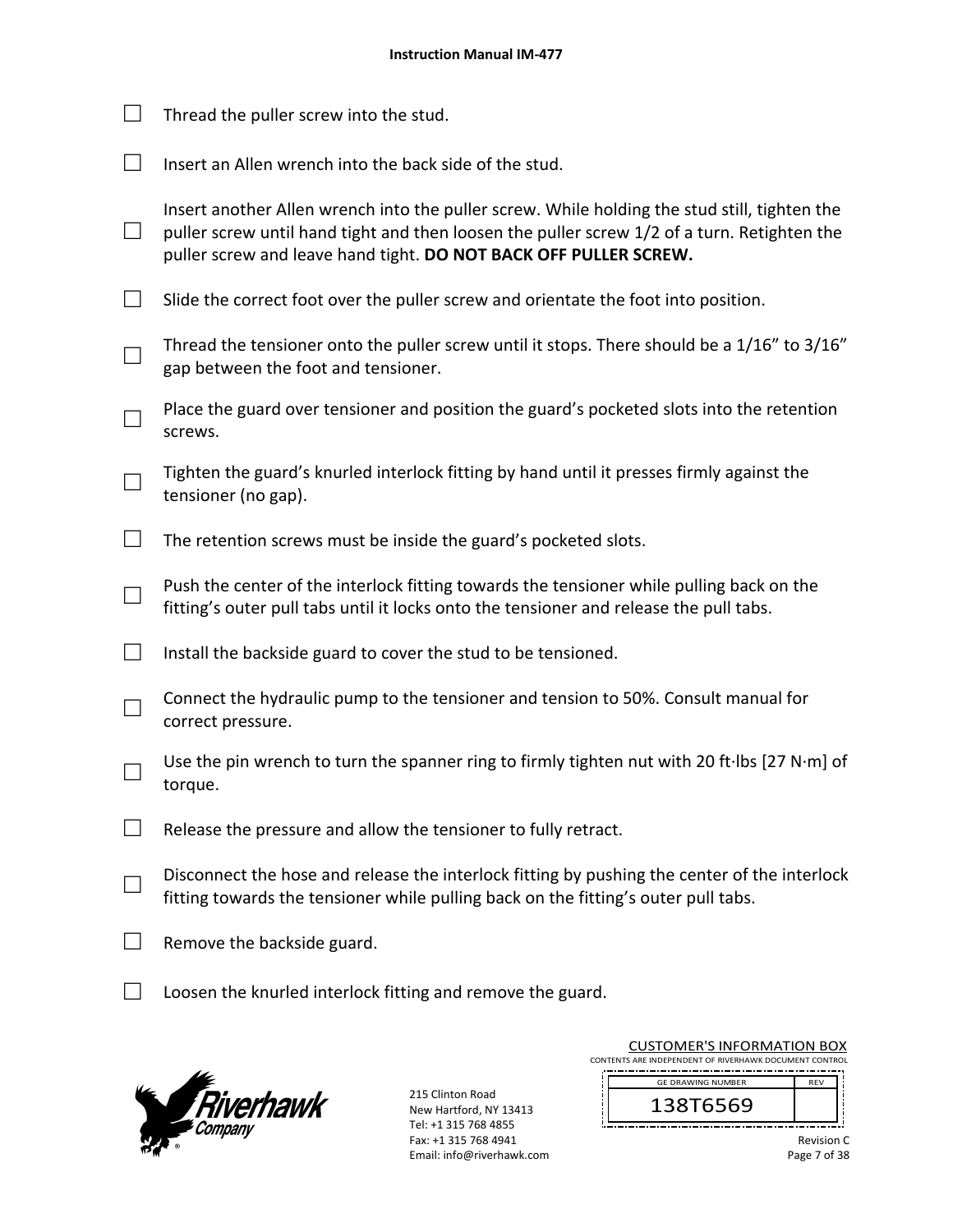- $\Box$  Unscrew the tensioner from the puller screw.
- $\Box$  Remove the foot, puller screw, spanner ring, and retention screws.
- □ Move to the next stud in the pattern. Tension all studs to 50% before proceeding to the final pressure.
- $\Box$  Repeat the above steps at the final pressure.
- □ Measure the final stud length and record on the stretch datasheets. Calculate the final stretch measurement.
- $\Box$  Torque the nuts' set screws.
- $\Box$  Install the windage plugs and torque their set screws.

#### **DETENSIONING (Stud Removal)**

- $\Box$  Loosen the windage plugs' set screws and remove the windage plugs from the studs.
- $\Box$  Loosen the nuts' set screws.
- □ Inspect and clean the studs' conical threads. **Do not continue until ALL debris is removed**  from the threads! See instruction manual IM-220. Do not try to use the tensioner to **remove a damaged stud!**
- □ Apply a light coat of clean turbine oil or spray lubricant to the puller screw and to the two retention screws. **DO NOT USE "NEVER SEIZE" ON THE CONICAL THREADS.**
- □ Install the retention screws into the adjacent studs on either side of the stud to be tensioned.
- $\Box$  Install the spanner ring onto the nut.
- $\Box$  Thread the puller screw into the stud.
- $\Box$  Insert an Allen wrench into the back side of the stud.



215 Clinton Road New Hartford, NY 13413 Tel: +1 315 768 4855 Fax: +1 315 768 4941 Email: info@riverhawk.com

CUSTOMER'S INFORMATION BOX CONTENTS ARE INDEPENDENT OF RIVERHAWK DOCUMENT CONTROL

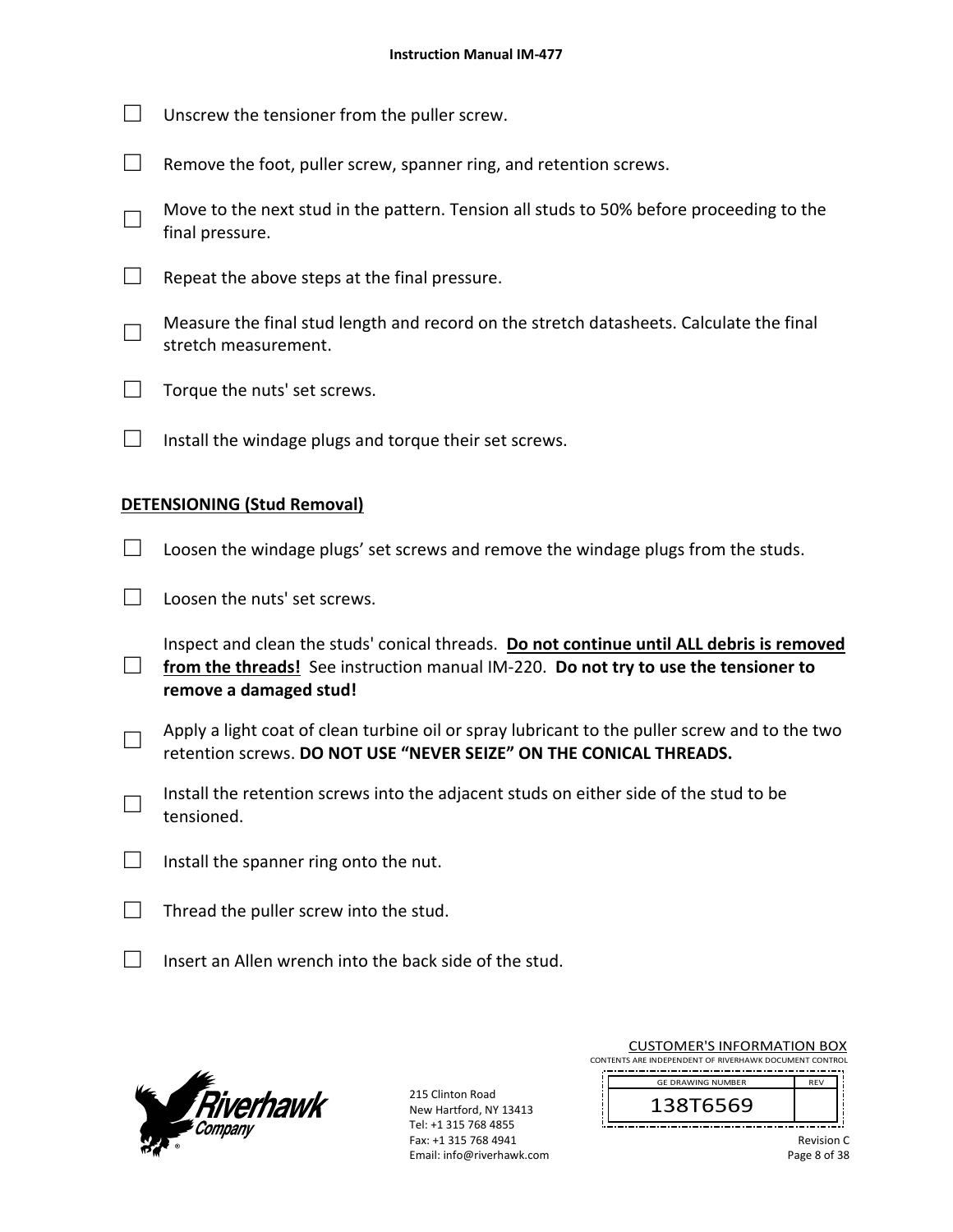|   | Insert another Allen wrench into the puller screw. While holding the stud still, tighten the<br>puller screw until hand tight and then loosen the puller screw 1/2 of a turn. Retighten the<br>puller screw and leave hand tight. DO NOT BACK OFF PULLER SCREW. |
|---|-----------------------------------------------------------------------------------------------------------------------------------------------------------------------------------------------------------------------------------------------------------------|
| ⊔ | Slide the correct foot over the puller stud and orientate the foot into position.                                                                                                                                                                               |
|   | Thread the tensioner onto the puller screw until it stops. There should be a 1/16" to 3/16"<br>gap between the foot and tensioner.                                                                                                                              |
|   | Place the guard over the tensioner and position the guard's pocketed slots into retention<br>screws.                                                                                                                                                            |
|   | Tighten the guard's knurled interlock fitting by hand until it presses firmly against<br>tensioner (no gap).                                                                                                                                                    |
|   | The retention screws must be inside the guard's pocketed slots.                                                                                                                                                                                                 |
|   | Push the center of the interlock fitting towards the tensioner while pulling back on the<br>fitting's outer pull tabs until it locks onto the tensioner and release the pull tabs.                                                                              |
|   | Install the backside guard to cover the stud to be tensioned.                                                                                                                                                                                                   |
|   | Connect the hydraulic pump to the tensioner and tension to final pressure. Consult<br>manual for correct pressure.                                                                                                                                              |
|   | Loosen the nut with the spanner ring and pin wrench.                                                                                                                                                                                                            |
|   | Release pressure and allow the tensioner to fully retract.                                                                                                                                                                                                      |
|   | Disconnect the hose and release the interlock fitting by pushing the center of the interlock<br>fitting towards the tensioner while pulling back on the fitting's outer pull tabs.                                                                              |
|   | Remove the backside guard.                                                                                                                                                                                                                                      |
|   | Loosen the knurled interlock fitting and remove the guard.                                                                                                                                                                                                      |
|   | Unscrew the tensioner from the puller screw.                                                                                                                                                                                                                    |
|   | Remove the foot, puller screw, spanner ring, and retention screws. It may be necessary to<br>insert an Allen wrench into the backside of the stud to remove the puller screw.                                                                                   |



215 Clinton Road New Hartford, NY 13413 Tel: +1 315 768 4855 Fax: +1 315 768 4941 Email: info@riverhawk.com

| <b>CUSTOMER'S INFORMATION BOX</b>                      |            |  |
|--------------------------------------------------------|------------|--|
| CONTENTS ARE INDEPENDENT OF RIVERHAWK DOCUMENT CONTROL |            |  |
| <b>GE DRAWING NUMBER</b>                               | <b>RFV</b> |  |
|                                                        |            |  |

j

138T6569 j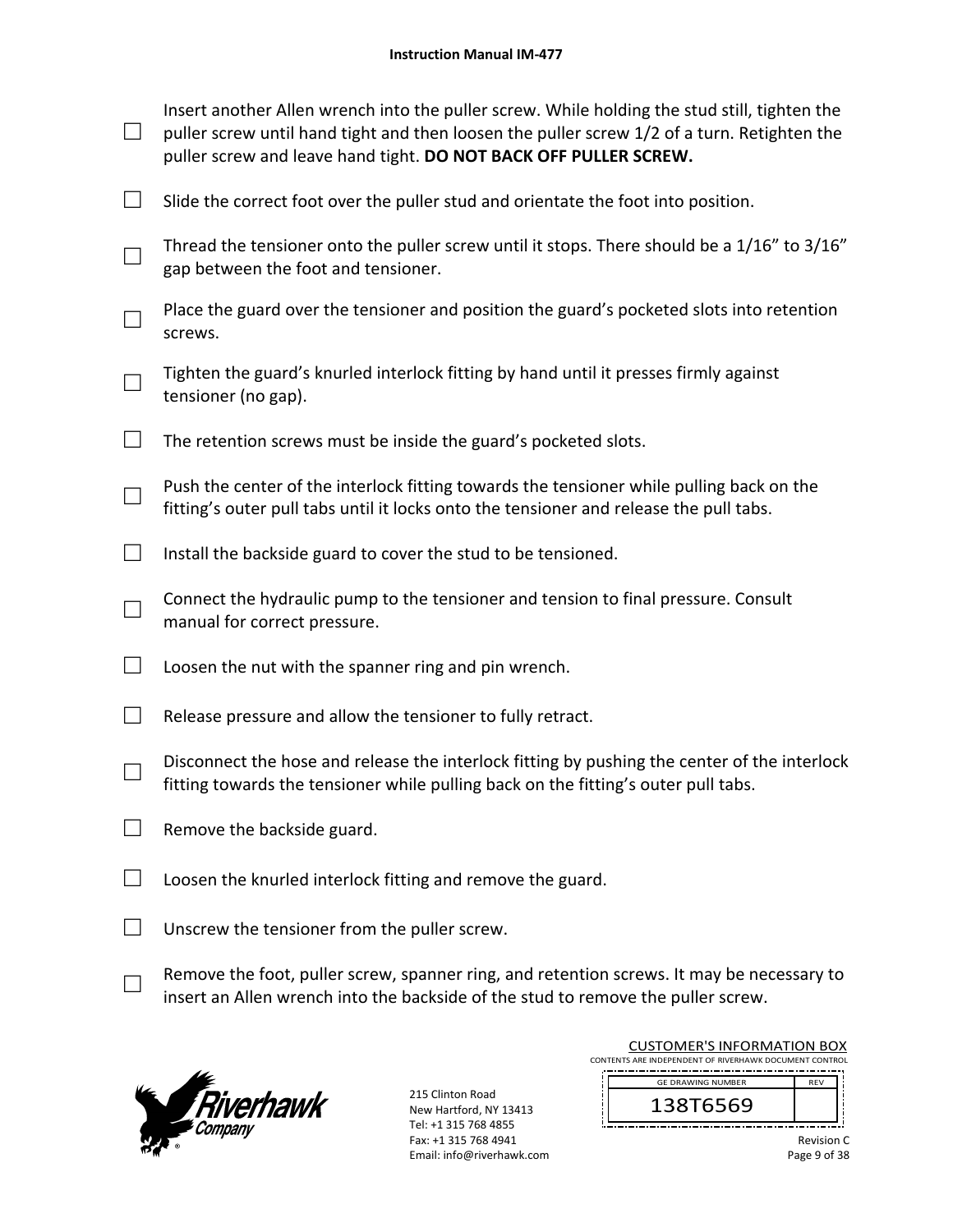$\Box$  Move to next stud in pattern

### **4.0 General Preparations**

Read and understand all instructions before installing and tensioning the studs.

Operators should be trained or have previous experience using Riverhawk tensioning equipment. Training will minimize the chance of improper use of the equipment.

The hydraulic tooling including the hydraulic hoses should be inspected prior to use. Inspection guidelines are listed in the following sub‐sections.

This equipment produces very high hydraulic pressures and very high forces. Operators must exercise caution and wear the appropriate personal protective equipment when handling and operating the hydraulic tooling.

High-pressure oil from the hydraulic pump pressurizes the tensioner which generates a very large force that actually stretches the stud. As the stud is stretched, the nut lifts off the flange. The nut is then turned by hand using the supplied spanner ring and pin wrench. Once the nut is tight against the flange, the pressure in the tensioner is released. The hardware is now clamping the flange together.

#### **4.1 Machine Preparation**

The flange to be tensioned must be fully closed prior to positioning of studs in the flanges. Turning the turbine shafts is not required, but may be useful. Also, it will be advantageous to remove as many obstructions as possible from the flange area, such as speed probes, shipping plates, and conduit.

#### **4.2 Hardware – Balance**

The studs are supplied in component balanced sets. A stud can be exchanged with another stud in its set without affected the overall balance of the equipment. Do not exchange a stud from one set with another stud from a different set. When shipped from Riverhawk, the studs are not assigned to any specific hole in the load coupling flange; this is optional and can be done at the installation site. The set size is determined by the relevant GE order drawing (see section 2.0).



215 Clinton Road New Hartford, NY 13413 Tel: +1 315 768 4855 Fax: +1 315 768 4941 Email: info@riverhawk.com CUSTOMER'S INFORMATION BOX

CONTENTS ARE INDEPENDENT OF RIVERHAWK DOCUMENT CONTROL 

> 138T6569 GE DRAWING NUMBER

> > Revision C Page 10 of 38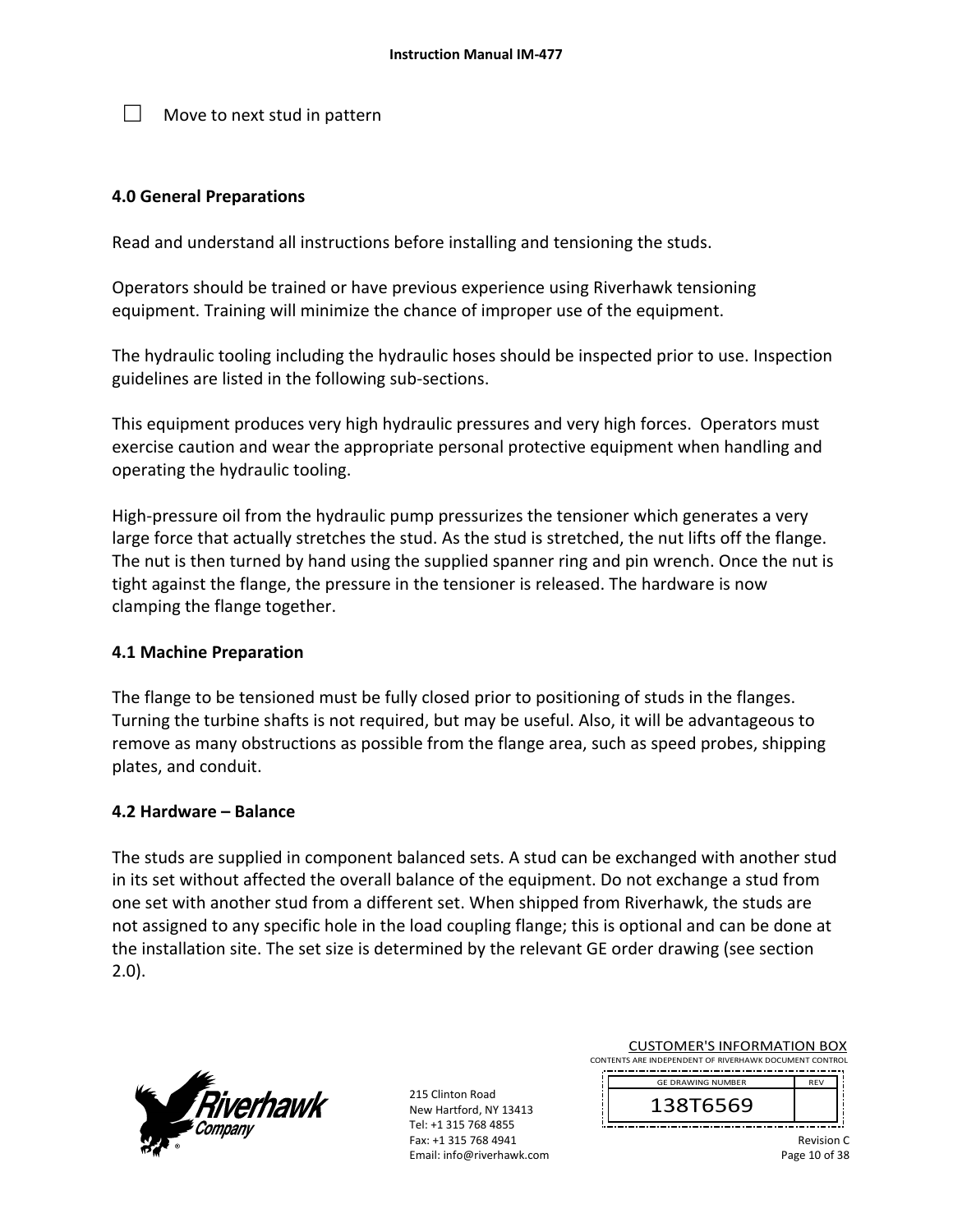The nuts are supplied in component balanced sets. A nut can be exchanged with another nut in its set without affected the overall balance of the equipment. Do not exchange a nut from one set with another nut from a different set. When shipped from Riverhawk, the nuts are not assigned to any specific hole in the load coupling flange; this is optional and can be done at the installation site. The set size is determined by the relevant GE order drawing (see section 2.0).

The windage plugs are supplied in component balanced sets. A windage plug can be exchanged with another windage plug in its set without affected the overall balance of the equipment. Do not exchange a windage plug from one set with another windage plug from a different set. When shipped from Riverhawk, the windage plugs are not assigned to any specific hole in the load coupling flange; this is optional and can be done at the installation site. The set size is determined by the relevant GE order drawing (see section 2.0).

A weight balance certification is supplied with each order. Store this certification in an appropriate location as it will be needed for the purchase of replacement equipment.

## **4.3 Tensioner – Care and Handling**

When not in use, the tensioner shall be maintained in a clean environment and all caps and plugs for hydraulic openings and fittings must be in place.

Use ISO 32 grade oil.

When in use, the tensioner shall be protected from sand and grit.

See section 12 for long term storage requirements.

## **4.4 Hand Tools**

Several hand wrenches and micrometers may be required to perform installation and measurement of the studs:

5/8" Wrench 3/4" Wrench A set of Allen Wrenches 3' to 4' Breaker Bar 16" to 20" Micrometer or Caliper



215 Clinton Road New Hartford, NY 13413 Tel: +1 315 768 4855 Fax: +1 315 768 4941 Email: info@riverhawk.com CUSTOMER'S INFORMATION BOX

CONTENTS ARE INDEPENDENT OF RIVERHAWK DOCUMENT CONTROL 

> 138T6569 GE DRAWING NUMBER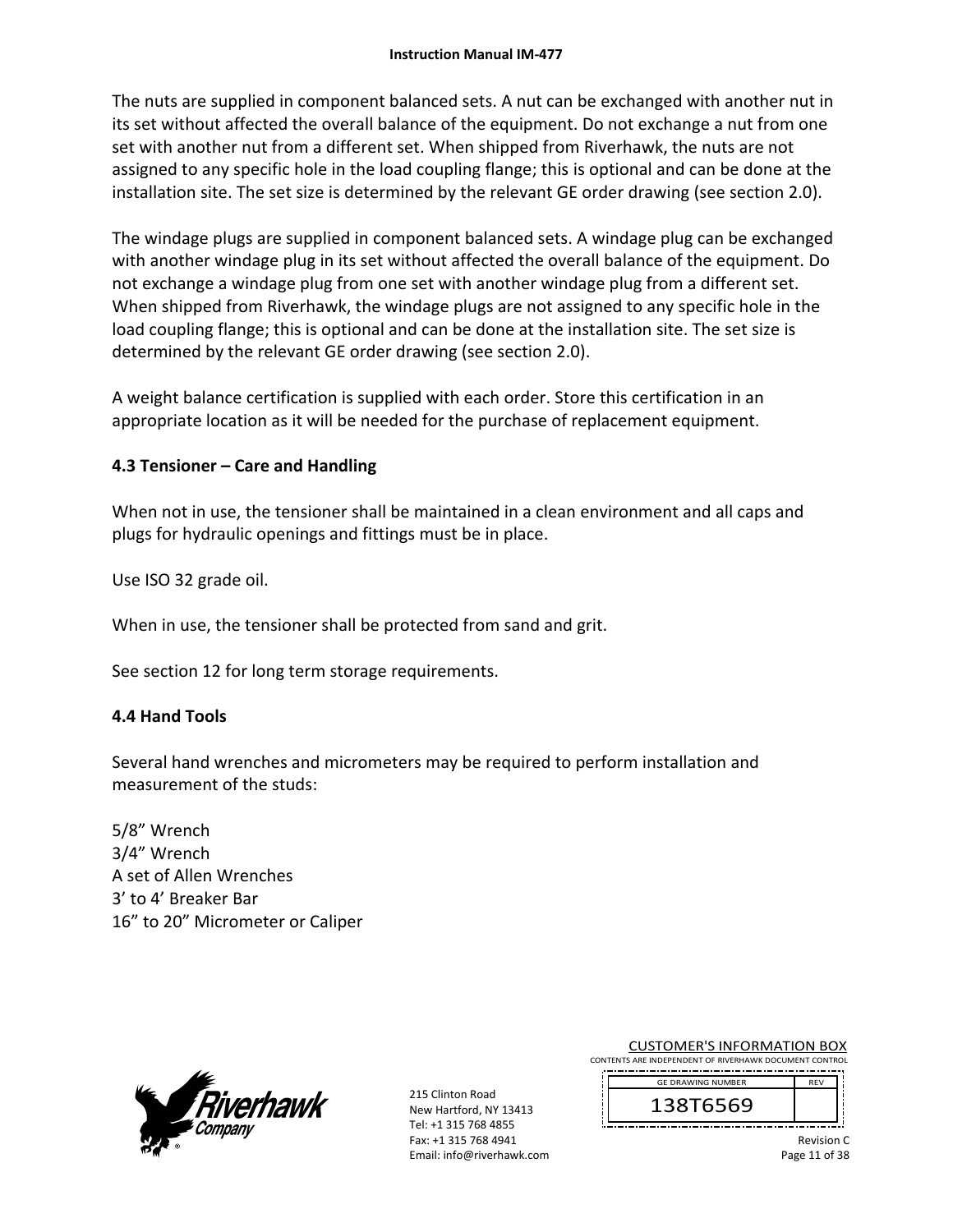### **4.5 Special Tools**

Hydraulic Tensioner Kit: HT‐9018 Hydraulic Tensioner, 2‐1/4" (reference GE VENDOC 101B0774)

Hydraulic Pump Kit: AP-0532 Air-Operated Hydraulic Pump (reference GE VENDOC 359B2502)

## **CAUTION**

**Riverhawk recommends that the tensioners be returned to Riverhawk for periodic inspections. Replacement of obsolete tensioners is recommended. Functional upgrades are also recommended. The Riverhawk Service Returns Coordinator should be notified 3‐6 months prior to a planned outage to schedule an inspection service.** 

## **5.0 Hardware Set Preparations**

#### **5.1 Nut Preparation**



**Picture 5A** ‐ Riverhawk Locknut

If there is any visible damage on a nut, do not use the nut and contact the Riverhawk Company for a replacement nut. Please be prepared to supply the turbine number, weight certification, and digital photographs for evaluation.

## **5.1.1 Nut Cleaning ‐ New Installations**

For new installations, the nuts should come sealed from the factory and will need no cleaning.



215 Clinton Road New Hartford, NY 13413 Tel: +1 315 768 4855 Fax: +1 315 768 4941 Email: info@riverhawk.com

| CONTENTS ARE INDEPENDENT OF RIVERHAWK DOCUMENT CONTROL |            |  |
|--------------------------------------------------------|------------|--|
| <b>GE DRAWING NUMBER</b>                               | <b>RFV</b> |  |
| 138T6569                                               |            |  |
|                                                        |            |  |

CUSTOMER'S INFORMATION BOX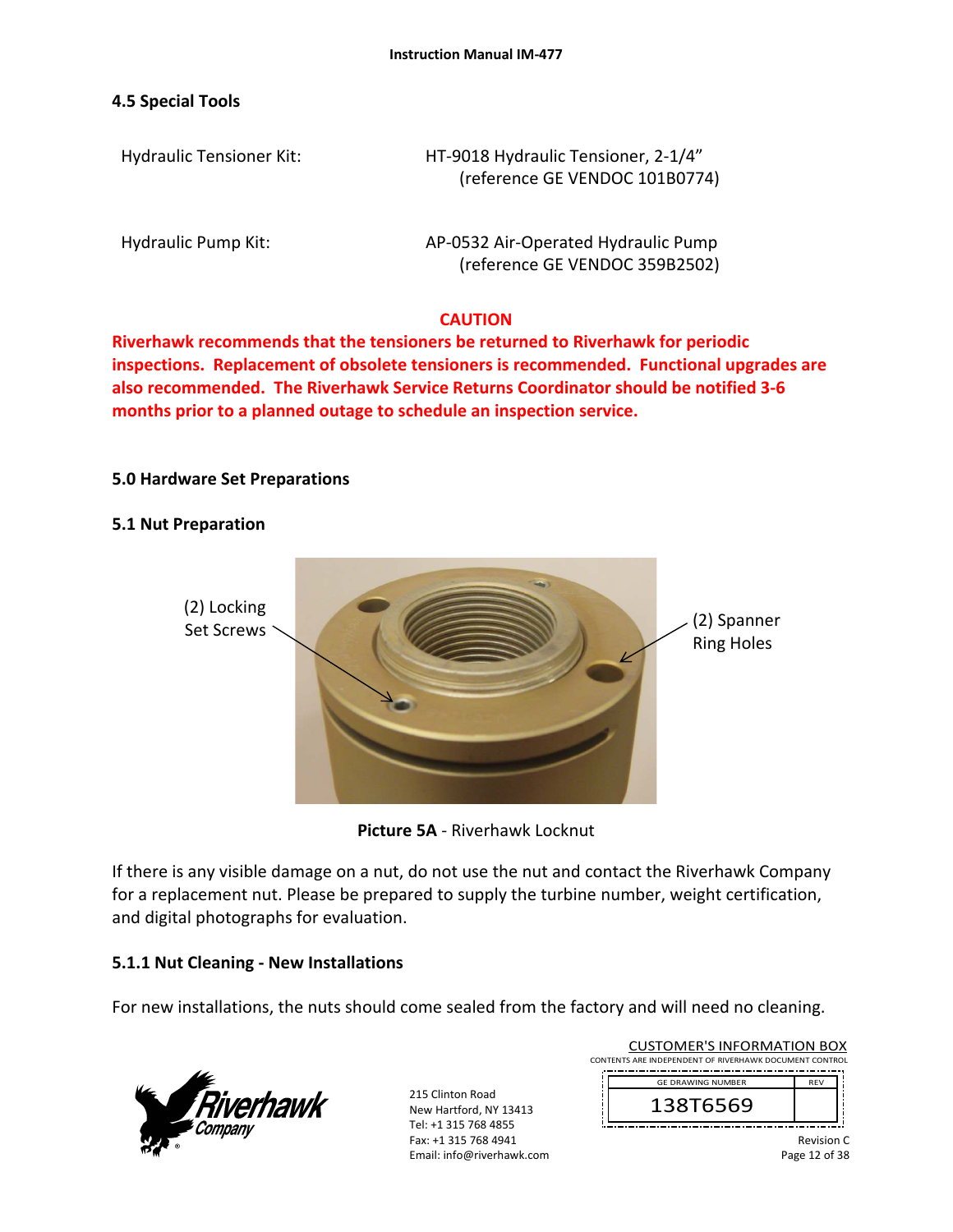## **5.1.2 Nut Cleaning ‐ Old Installations**

Previously installed nuts require cleaning as follows: Wire brush using a petroleum‐based solvent to remove any foreign material on the external surfaces and threads.

#### **5.2 Stud Preparation**

Check the stud for any visible damage. If there is any visible damage, do not use the stud and contact the Riverhawk Company for a replacement stud. Please be prepared to supply the turbine number, weight certification, and digital photographs for evaluation.

## **CAUTION**

**It is especially important to check the condition of the conical thread used to tension the stud. Thread damage from previous abuse can lead to failure of the stud or tensioning equipment.** 

The conical threads of each stud must be clean of grit and dirt before installation or removal. This ensures the proper seating of the puller screw.

## **5.2.1 Stud Cleaning ‐ New Installations**

For new installations, the studs should come sealed from the factory and will need no cleaning.

## **5.2.2 Stud Cleaning ‐ Old Installations**

Previously installed studs may require cleaning. Clean conical threads should have a bright and shiny appearance.

If cleaning is required, follow these steps:

- 1. Blow out the threads with compressed air to remove loose debris and dry conical threads. Do not apply a solvent or other cleaning solution to the threads as this may chemically attack the stud.
- 2. Use Stud Cleaning Kit, GT‐4253 or a similar 1" diameter Brass power brush.



**Picture 5B ‐** Brass Power Brush



215 Clinton Road New Hartford, NY 13413 Tel: +1 315 768 4855 Fax: +1 315 768 4941 Email: info@riverhawk.com

CUSTOMER'S INFORMATION BOX CONTENTS ARE INDEPENDENT OF RIVERHAWK DOCUMENT CONTROL

 REV 138T6569 GE DRAWING NUMBER

> Revision C Page 13 of 38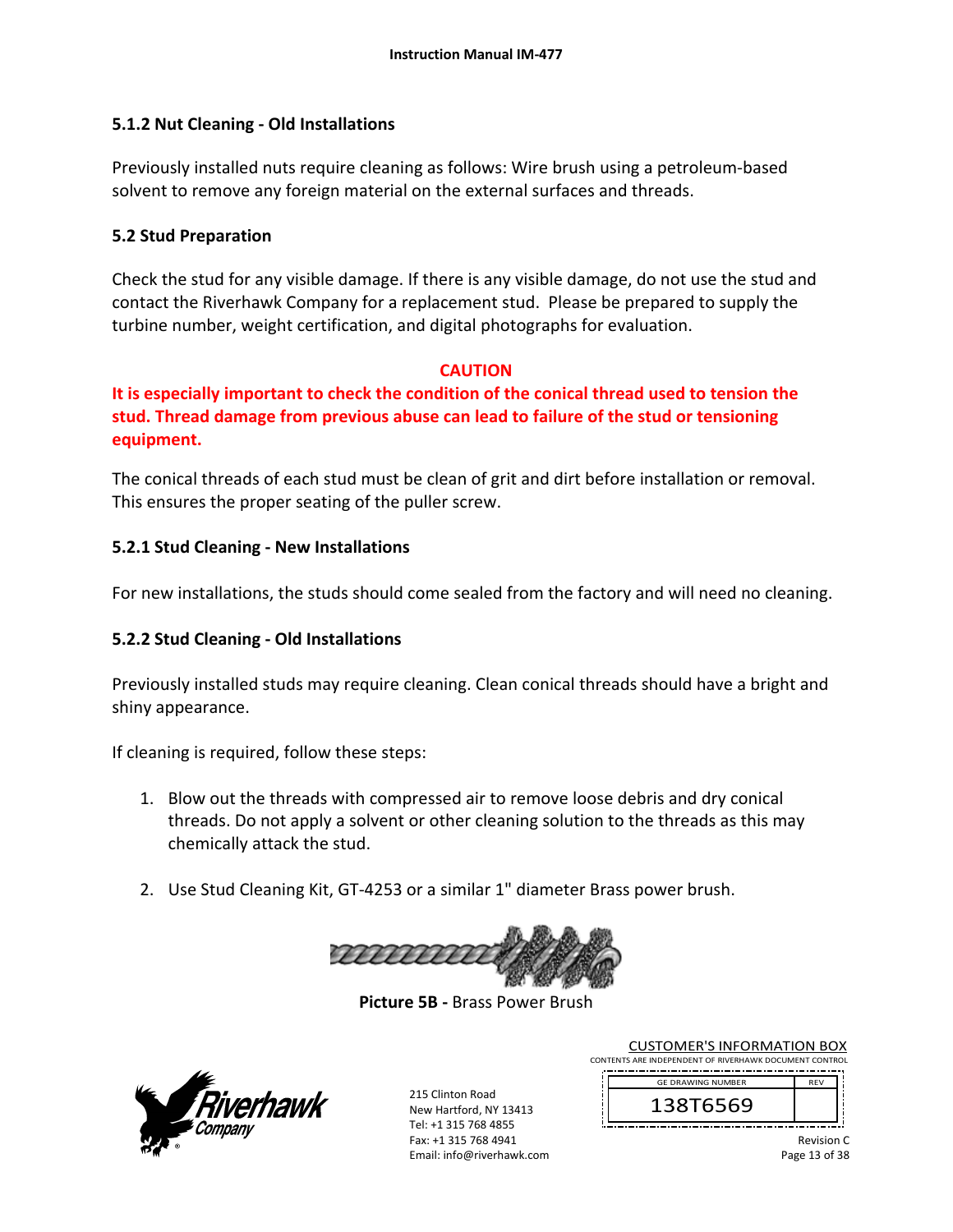- 3. Insert the brush into an electric drill and set drill to run in a counterclockwise direction at high speed.
- 4. Work the drill in a circular motion while moving the brush in and out to clean all of the threads. Try not to hold the brush in one place too long, so as not to remove the stud's protective coating.
- 5. Blow out the threads with compressed air to remove loosened debris.
- 6. Visually inspect threads for cleanliness. Threads should be bright and shiny.
- 7. Repeat if any dirt can be seen in the threads.
- 8. Inspect threads for any damage that may have been caused by previous installation.
- 9. Do **not** apply "Never Seize" to the stud's threads.
- 10. Finish the cleaning process by rinsing in a volatile solvent such as acetone and allow the stud to dry.

#### **5.3 Stud Length Measurement**

Measure and record the initial stud lengths. The following suggestions will improve your results.

- **Plan to start and finish any flange in the same day.**
- **Studs and flange must be at the same temperature.**
- **Number each stud with a marker for later stretch measurement tracking.**
- **Mark the location of measurement on stud end with a permanent marker.**
- **Measure each stud to nearest 0.001 inch (.01 mm).**
- **Record each measurement on the supplied record sheets.**
- **Do not allow the measuring instruments to sit in the sun.**
- **The same person should make all measurements.**

#### **6.0 Stud and Nut Assembly**

Refer to the hardware assembly drawing (HF‐xxxx) listed in Section 2.0 of the manual.

1. Assemble the cylindrical nut to the internal, conical thread end of the stud.



215 Clinton Road New Hartford, NY 13413 Tel: +1 315 768 4855 Fax: +1 315 768 4941 Email: info@riverhawk.com

|                                                        | <b>CUSTOMER'S INFORMATION BOX</b> |            |  |
|--------------------------------------------------------|-----------------------------------|------------|--|
| CONTENTS ARE INDEPENDENT OF RIVERHAWK DOCUMENT CONTROL |                                   |            |  |
|                                                        |                                   |            |  |
|                                                        | <b>GE DRAWING NUMBER</b>          | <b>RFV</b> |  |
|                                                        | 138T6569                          |            |  |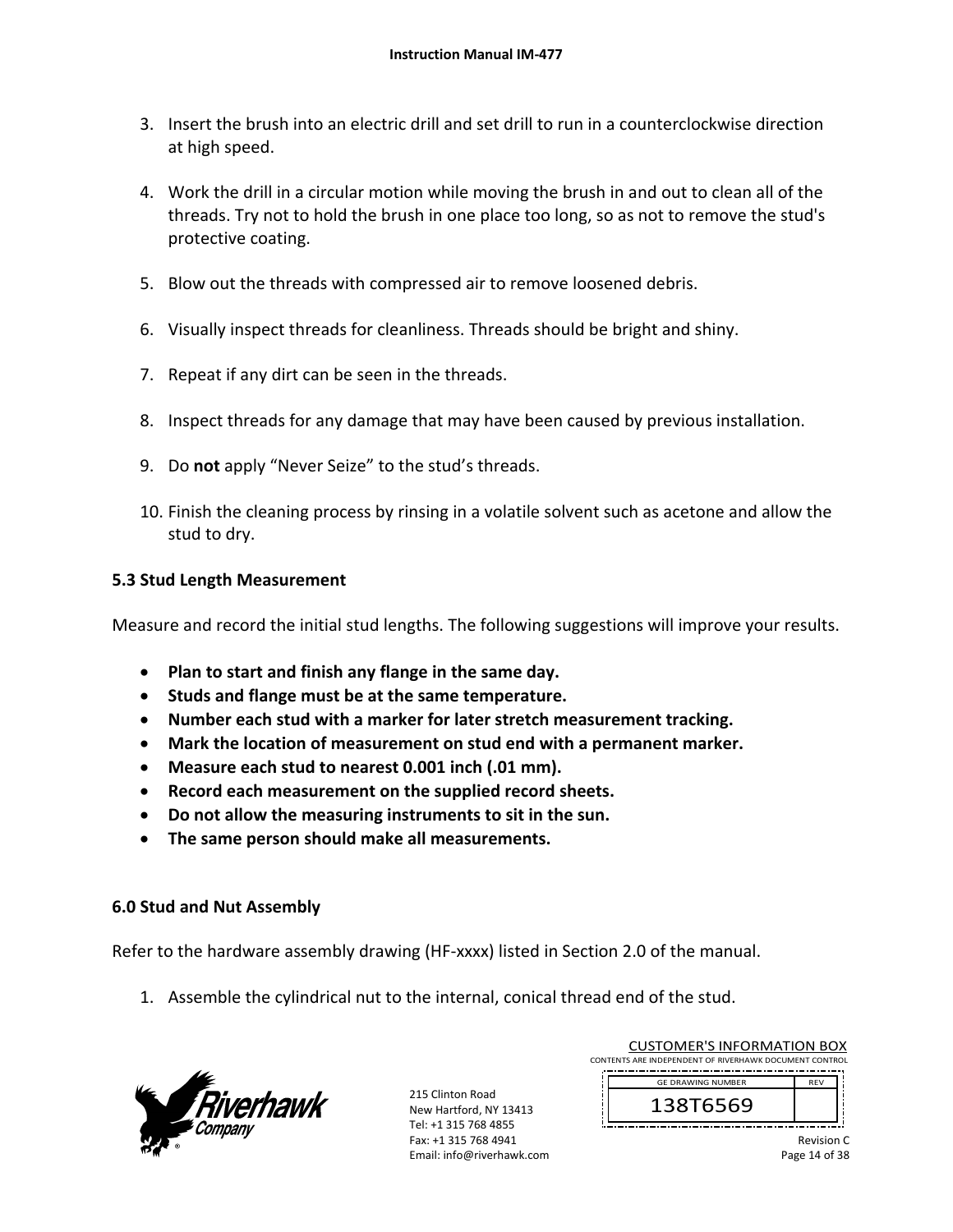- 2. Lubricate the stud's threads with clean turbine oil or spray lubricant.
- 3. Lubricate the nut's threads and nut face with clean turbine oil or spray lubricant.
- 4. Slide the stud and cylindrical nut assembly into the flange as shown in Figure 6A.



Generator Bolted Flange Connection

- 5. Install the other nut on the backside.
- 6. Adjust the nut/stud assembly so that the stud protrudes (or sticks out) from the face of the cylindrical nut the distance specified on the hardware drawing (HF‐xxxx). **SETTING THIS PROTRUSION OF STUD TO NUT IS CRITICAL FOR PROPER TENSIONER OPERATION.** A metal stick‐out gage is provided with the tensioner to assist the operator in setting the protrusion dimension.



215 Clinton Road New Hartford, NY 13413 Tel: +1 315 768 4855 Fax: +1 315 768 4941 Email: info@riverhawk.com CUSTOMER'S INFORMATION BOX

CONTENTS ARE INDEPENDENT OF RIVERHAWK DOCUMENT CONTROL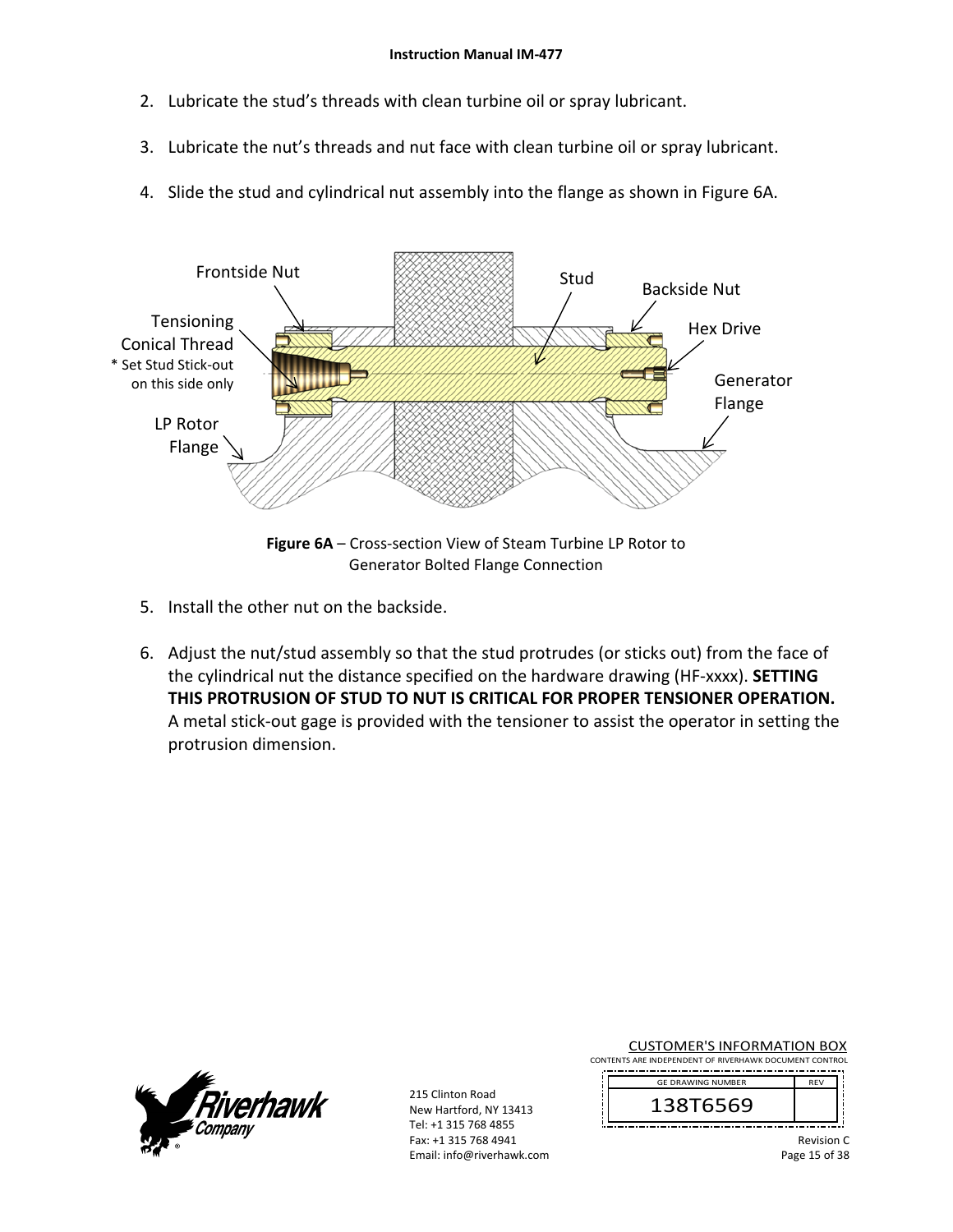#### **Instruction Manual IM‐477**



**Picture 6B** – Use of Stick‐Out Gage on the Steam Turbine LP Flange to Generator Flange Joint



**Picture 6C** – Use of Drop Gage to measure stick‐out



**Picture 6D** – Use of Calipers to measure stick‐out

- 7. With Allen wrench in backside of the stud, firmly seat the backside nut using the spanner ring and pin wrench.
- 8. Recheck the stud stick-out length. If the stick-out length does not match the hardware drawing, adjust the nuts as necessary.

## **7.0 Hydraulic Tensioner Equipment Assembly**

**7.1 Hydraulic Equipment Inspection** 



215 Clinton Road New Hartford, NY 13413 Tel: +1 315 768 4855 Fax: +1 315 768 4941 Email: info@riverhawk.com CUSTOMER'S INFORMATION BOX

CONTENTS ARE INDEPENDENT OF RIVERHAWK DOCUMENT CONTROL 

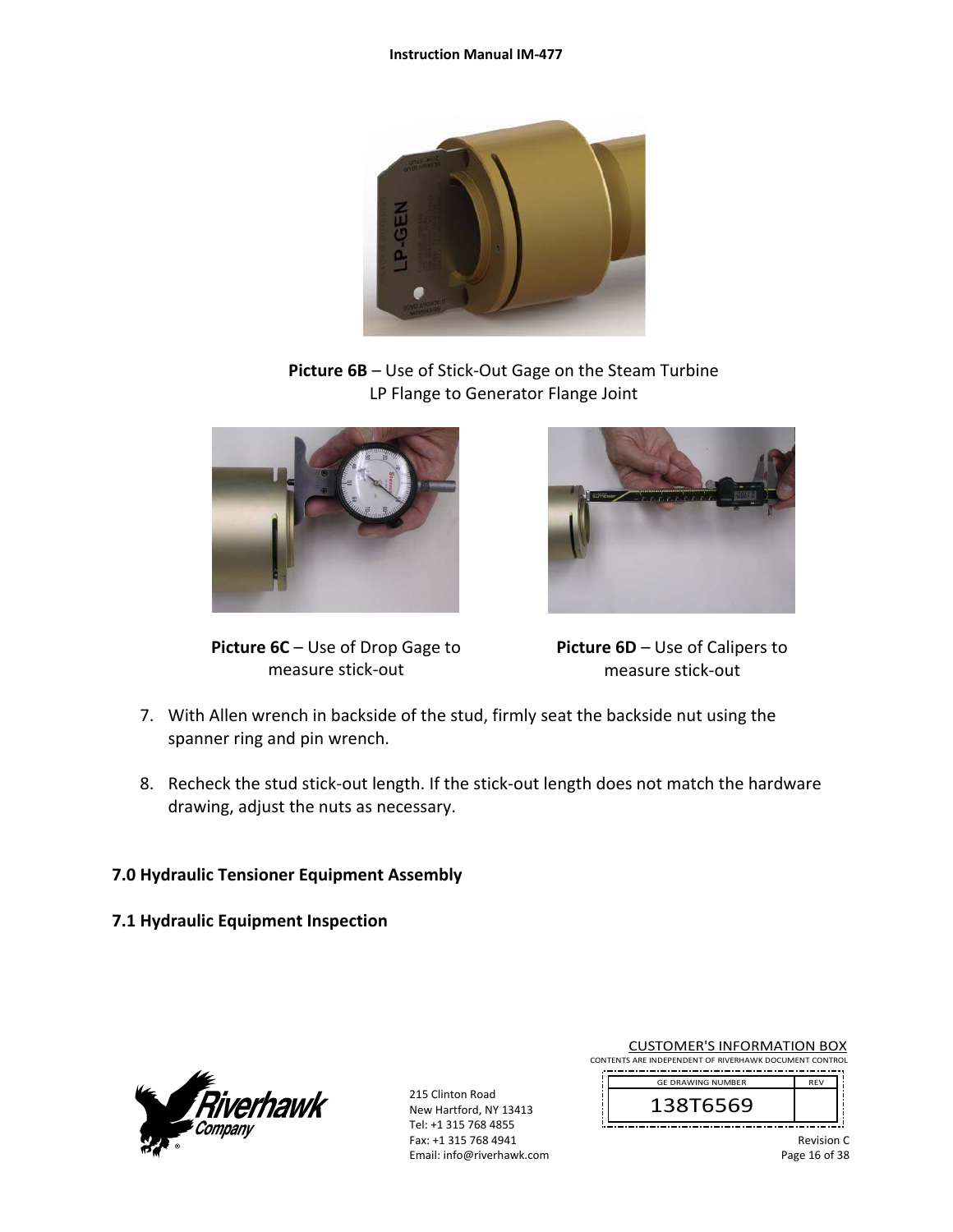## **7.1.1 Hydraulic Tensioner Inspection**

#### **CAUTION**

**Riverhawk recommends that the tensioner be returned to Riverhawk for periodic inspections. Replacement of obsolete tensioners is recommended. Functional upgrades are also recommended. The Riverhawk Service Returns Coordinator should be notified 3‐6 months prior to a planned outage to schedule an inspection service.** 

This tensioner does not require air bleeding. See section 8.3

#### **WARNING**

**To avoid failure, ensure safety, and proper operation, the tensioner assembly must be installed on a stud in the flange pressurizing the tensioner. Do not use the tensioner at any pressure unless the tool is installed on a stud in a flange.** 

Clean the puller screw and check for any debris and dents.

Inspect the tensioner guard for any signs of damage including cracked welds. Any guards modified in the field should be replaced. Bent guards should be replaced. Also, be sure the rubber pad is in place on the back side guard, if missing, replace.

Inspect the outside of the tensioner for discoloration patterns that may indicate submersion and internal damage.

Perform an inventory of the loose equipment supplied with the tensioner. An inventory list is provided on the tensioner's technical drawing (Riverhawk HT‐xxxx listed in section 2.0 and 4.5). Replacement parts are available from Riverhawk.

## **7.1.1.1 Hydraulic Tensioner's Burst Disc Replacement**

The hydraulic tensioner's burst disc is a key element in the overall safe use of the hydraulic tensioner. The burst disc's location is shown on the tensioner's technical drawing (Riverhawk HT-xxxx listed in section 2.0 and 4.5).

Each tensioner is shipped from our factory with one burst disc already installed in the tensioner and with another spare disc for field replacement. Extra burst discs are available from Riverhawk for replacement purposes.

To replace a damaged burst disc:

- 1. Remove the hydraulic port's dispersion nut, compression ring, and damaged burst disc.
- 2. Discard the damaged burst disc.



215 Clinton Road New Hartford, NY 13413 Tel: +1 315 768 4855 Fax: +1 315 768 4941 Email: info@riverhawk.com CUSTOMER'S INFORMATION BOX

CONTENTS ARE INDEPENDENT OF RIVERHAWK DOCUMENT CONTROL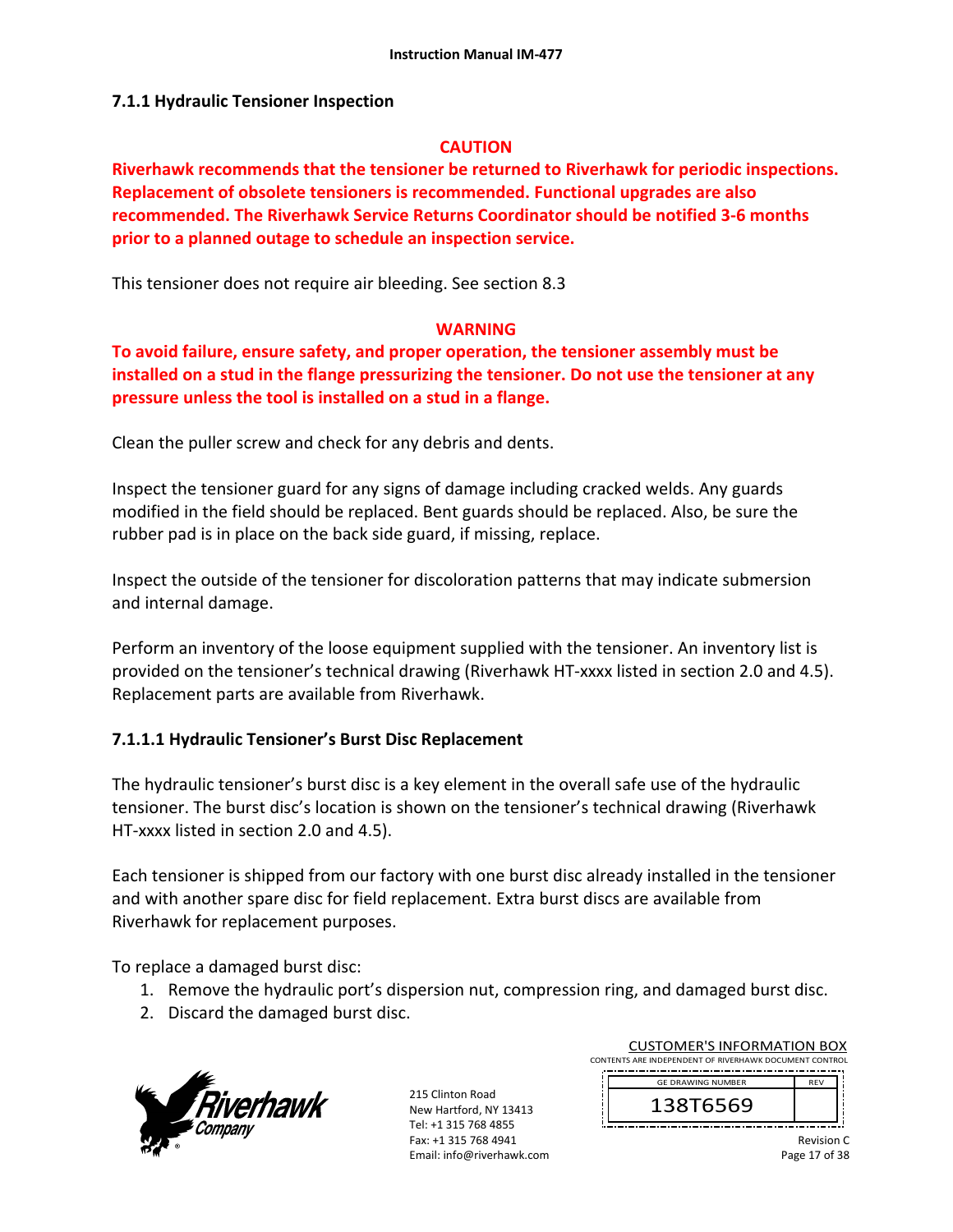- 3. Clean the dispersion nut, compression ring, new burst disc, and the hydraulic port with a solvent to ensure a dirt‐free installation.
- 4. Reassemble new burst disc, compression ring, and dispersion nut into the same hydraulic port.

### **Warning**

**A damaged burst disc must be replaced with a burst disc of the same design and pressure rating. Do not substitute a damaged burst disc with a different disc type, a different pressure rating, or a foreign object.**

## **7.1.2 Hydraulic Pump Kit Inspection**

Refer to the Hydraulic Pump Kit Instruction Manual, IM‐293 (GE VENDOC 373A4058). The latest revision may be obtained by contacting Riverhawk Company or thru www.riverhawk.com.

## **7.2 Hydraulic Fittings**



**GLAND NUT** 

COLLAR

 $.125"$  $[3.2 \text{ mm}]$ 

Riverhawk hydraulic pumps use a 1/4" High Pressure port to connect its hydraulic hoses. The hose connector is made from a three piece assembly: a gland nut, a collar, and a 1/4" tube or 1/4" hose end. (See Illustration 1)

To assembly the fitting, slide the gland nut over the 1/4" tube or 1/4" hose end. Turn the collar counter‐clockwise (**left hand** thread) on to the tube or hose end as shown in Illustration 1.

The collar should be placed .125" (3.2 mm) from the tip of the cone. (See Illustration 2) It may be necessary to adjust this collar with a set of vise‐ grip pliers. Be careful to not strip the threads off the tube or hose end.



Illustration 2

215 Clinton Road New Hartford, NY 13413 Tel: +1 315 768 4855 Fax: +1 315 768 4941 Email: info@riverhawk.com CUSTOMER'S INFORMATION BOX

CONTENTS ARE INDEPENDENT OF RIVERHAWK DOCUMENT CONTROL

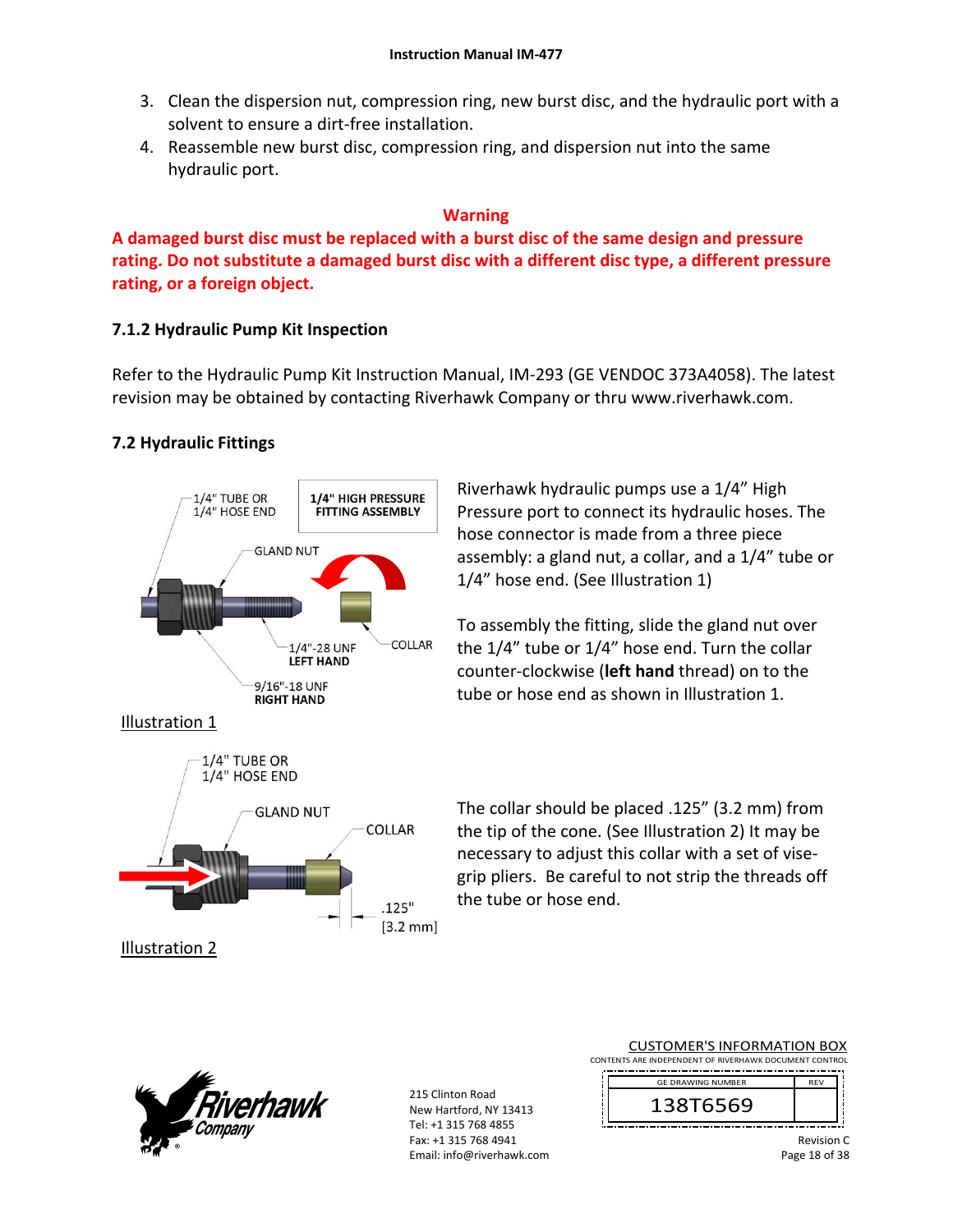

Slide the gland nut down over the collar. (See Illustration 3) Insert the 1/4" tube or 1/4" hose end into the tensioner's quick coupler. While firmly holding the tube or hose end to stop it from rotating, turn the gland nut clockwise (**right hand** thread) and torque the gland nut to 25 FT‐LBS (34 N‐m).

### Tips:

- Make sure all parts are clean and free from debris.
- Protect the cone on the end of the  $1/4$ " tube or 1/4" hose end from scratches as this is the sealing surface.
- Replace red plastic caps when finished to protect the threads and cone.

## **8.0 Assembly of the Tensioner onto a Stud**

The tensioner used in this application can be identified by its ORANGE safety guard. If the tensioner's safety guard is YELLOW, a different set of instructions are required. Consult the Riverhawk factory for assistance.

## **8.1 Handling of the Tensioner**

The tensioner used in this application is designed to require no special lifting instructions. Do not drop any part of the tensioner on the operator or other nearby personnel.

#### **8.2 Kit Assembly**

Connect the hydraulic hose from the hydraulic pump to the tensioner.

Refer to the hardware assembly drawing (HF-xxxx) listed in Section 2.0 of this manual and the tensioner assembly drawing (HT‐xxxx) listed in Section 4.5 of this manual to determine how the tensioner must be assembled on the load coupling for its correct operation.



215 Clinton Road New Hartford, NY 13413 Tel: +1 315 768 4855 Fax: +1 315 768 4941 Email: info@riverhawk.com CUSTOMER'S INFORMATION BOX

CONTENTS ARE INDEPENDENT OF RIVERHAWK DOCUMENT CONTROL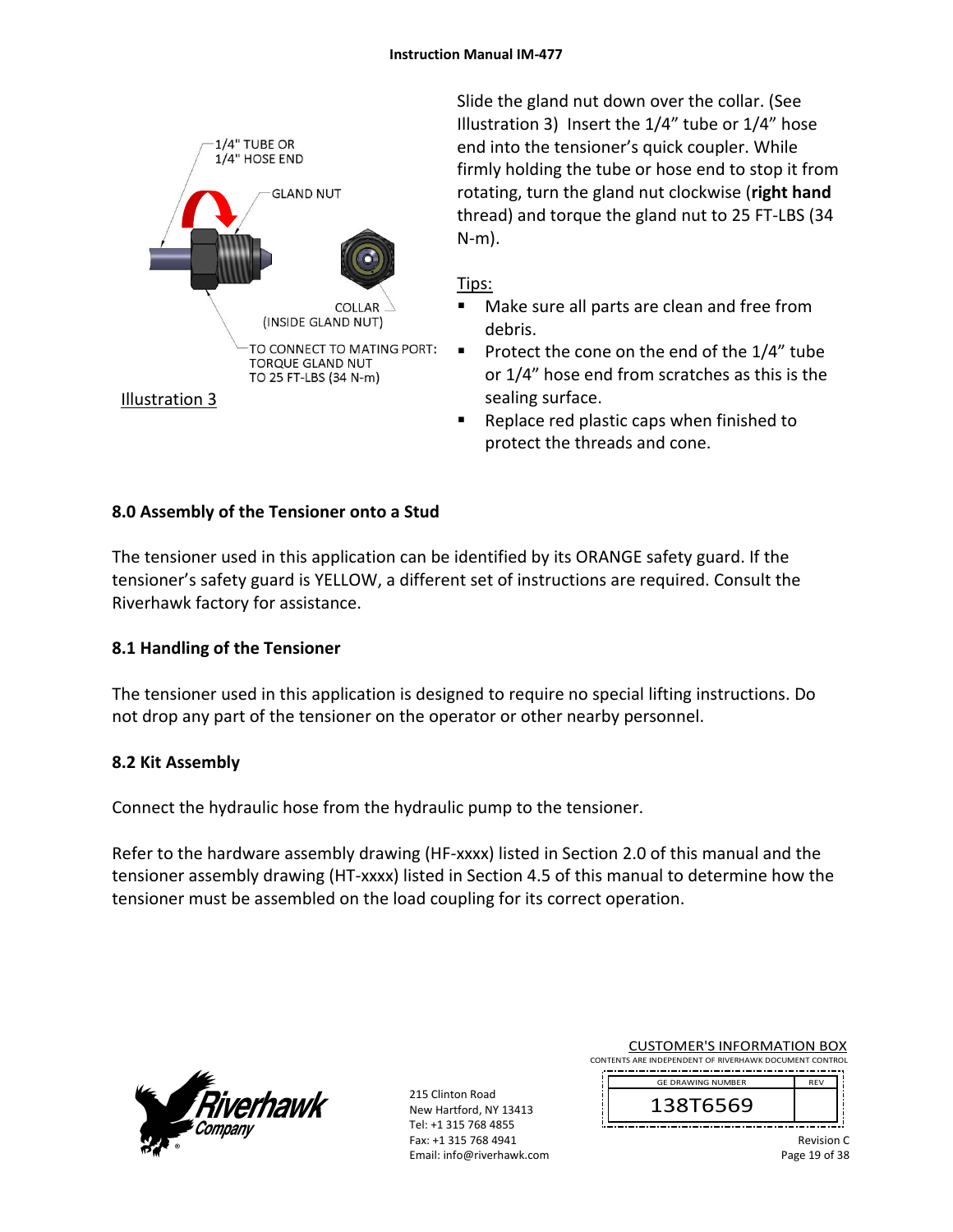#### **Instruction Manual IM‐477**



**Picture 8A** – Features of the Hydraulic Tensioner HT‐9018







215 Clinton Road New Hartford, NY 13413 Tel: +1 315 768 4855 Fax: +1 315 768 4941 Email: info@riverhawk.com CONTENTS ARE INDEPENDENT OF RIVERHAWK DOCUMENT CONTROL REV 138T6569 GE DRAWING NUMBER

CUSTOMER'S INFORMATION BOX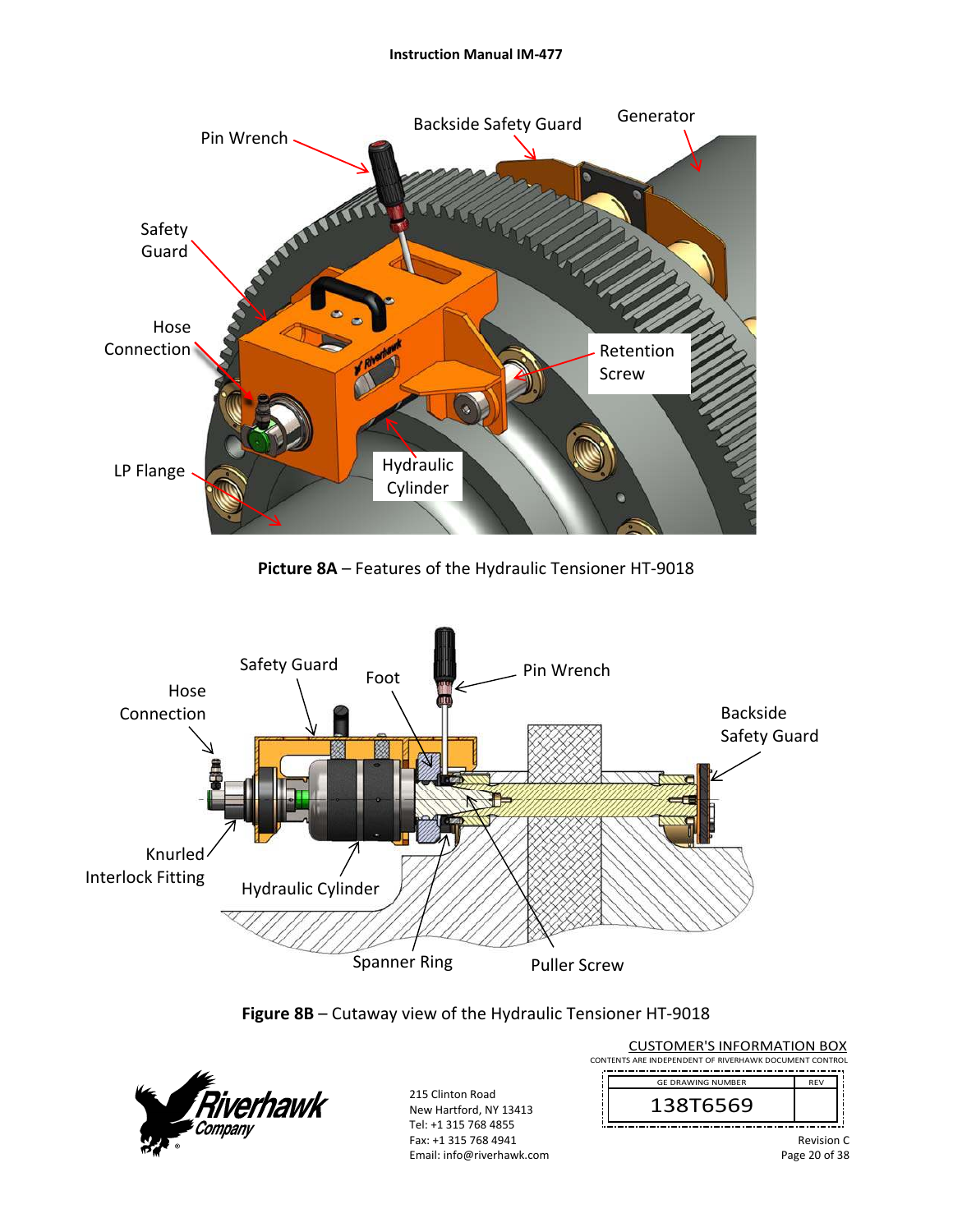**Note: Before threading the puller screw and the two retention screws into the studs, carefully check the cleanliness of both the stud's, the puller screw's, and the retention screws' conical threads. Apply a light coat of clean turbine oil or a spray lubricant to the puller screw and the two retention screws. Do not use "Never Seize" on the conical threads. This procedure will ease assembly and assure positive mating of the threads before tightening.** 

Assembly sequence is as follows:

- 1. Open the hydraulic return valve on the pump to allow hydraulic fluid to be pushed back from the puller tool into the pump reservoir. (This is automatic on the air‐operated hydraulic pump)
- 2. Thread the retention screws into the adjacent studs on either side of the stud to be tensioned until hand tight.
- 3. Place the spanner ring on the nut.
- 4. Insert the puller screw release tape per Riverhawk manual IM‐336.
- 5. Insert the puller screw into the tapered thread of the stud and hand tighten. **Be sure not to cross‐thread the puller screw.**
- 6. Using an Allen wrench, tighten the puller screw and then back off the puller screw 1/2 a turn. Retighten the puller screw by hand until it is fully inserted. **DO NOT BACK OFF THE PULLER SCREW.**
- 7. Place the foot over the puller screw and orientate it into position.
- 8. Thread the tensioner onto the puller screw until it stops. Please note that the internal stop inside the tensioner will cause a gap in between the foot and tensioner. The gap should be 1/16" [1.6mm] to 3/16" [4.8mm]. **DO NOT ATTEMPT TO TIGHTEN THE TENSIONER AGAINST THE FOOT.**
- 9. Place the orange guard over the tensioner and position the pocketed slots into the retention screws.
- 10. Tighten the knurled interlock fitting by hand until it firmly presses against the tensioner. There should be no gap between the tensioner the interlock fitting.
- 11. The retention screws must be inside the guard's pocketed slots.
- 12. Activate the custom connector from the rear of guard by pushing on the center with your thumb and pulling the tabs with your fore finger and middle finger. Push the assembly forward until it locks into the tensioner. Release fingers from the tabs and then remove thumb. Ensure the connection is firmly engaged or else the tensioner will not be connected to the pump.



215 Clinton Road New Hartford, NY 13413 Tel: +1 315 768 4855 Fax: +1 315 768 4941 Email: info@riverhawk.com

CUSTOMER'S INFORMATION BOX CONTENTS ARE INDEPENDENT OF RIVERHAWK DOCUMENT CONTROL

 REV GE DRAWING NUMBER

138T6569

Revision C Page 21 of 38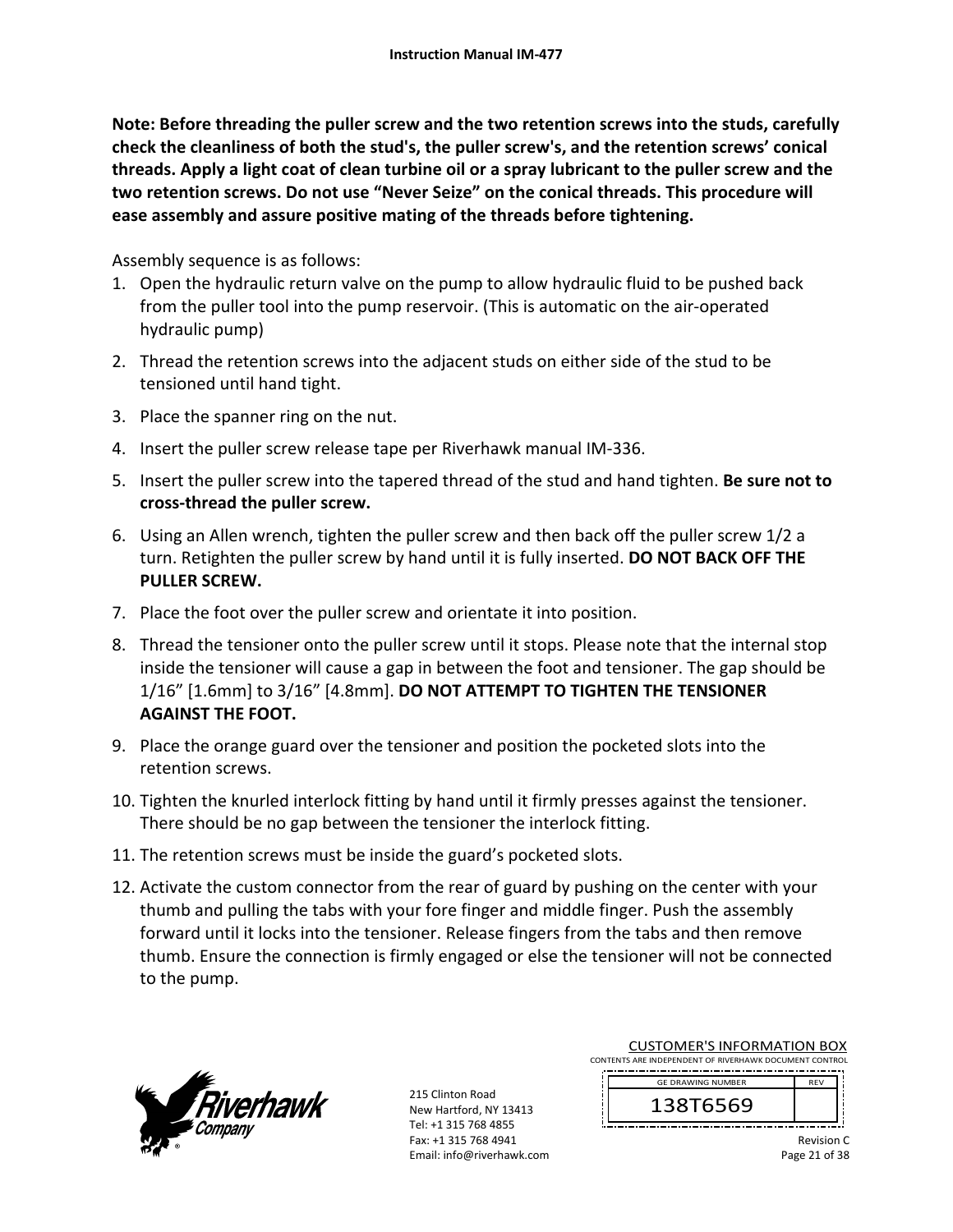#### **Instruction Manual IM‐477**



**Picture 8C** ‐ Activation of the safety interlock

- 13. Install the backside guard by attaching it to the flange face. It should be centered over the stud to be tensioned and lightly threaded into backside of the adjacent studs.
- 14. Connect the hydraulic pump to the tensioner. The tensioner should now be completely assembled and ready for use.

#### **8.3 Air Bleeding Hydraulic System**

Air bleeding of the hydraulic system is not necessary with this tensioner design.

#### **9.0 Stud Tensioning**

The studs will be tensioned in two steps, at 50% pressure and at final pressure. Follow the tensioning sequence for each flange joint as defined on the record sheets found at the end of this manual.

## **9.1 Tensioning at 50% pressure**

After the tensioner is properly installed apply hydraulic pressure to the tool. Bring the pressure to the 50% level in accordance with the following table.



215 Clinton Road New Hartford, NY 13413 Tel: +1 315 768 4855 Fax: +1 315 768 4941 Email: info@riverhawk.com

| <b>CUSTOMER'S INFORMATION BOX</b>                      |
|--------------------------------------------------------|
| CONTENTS ARE INDEPENDENT OF RIVERHAWK DOCUMENT CONTROL |
|                                                        |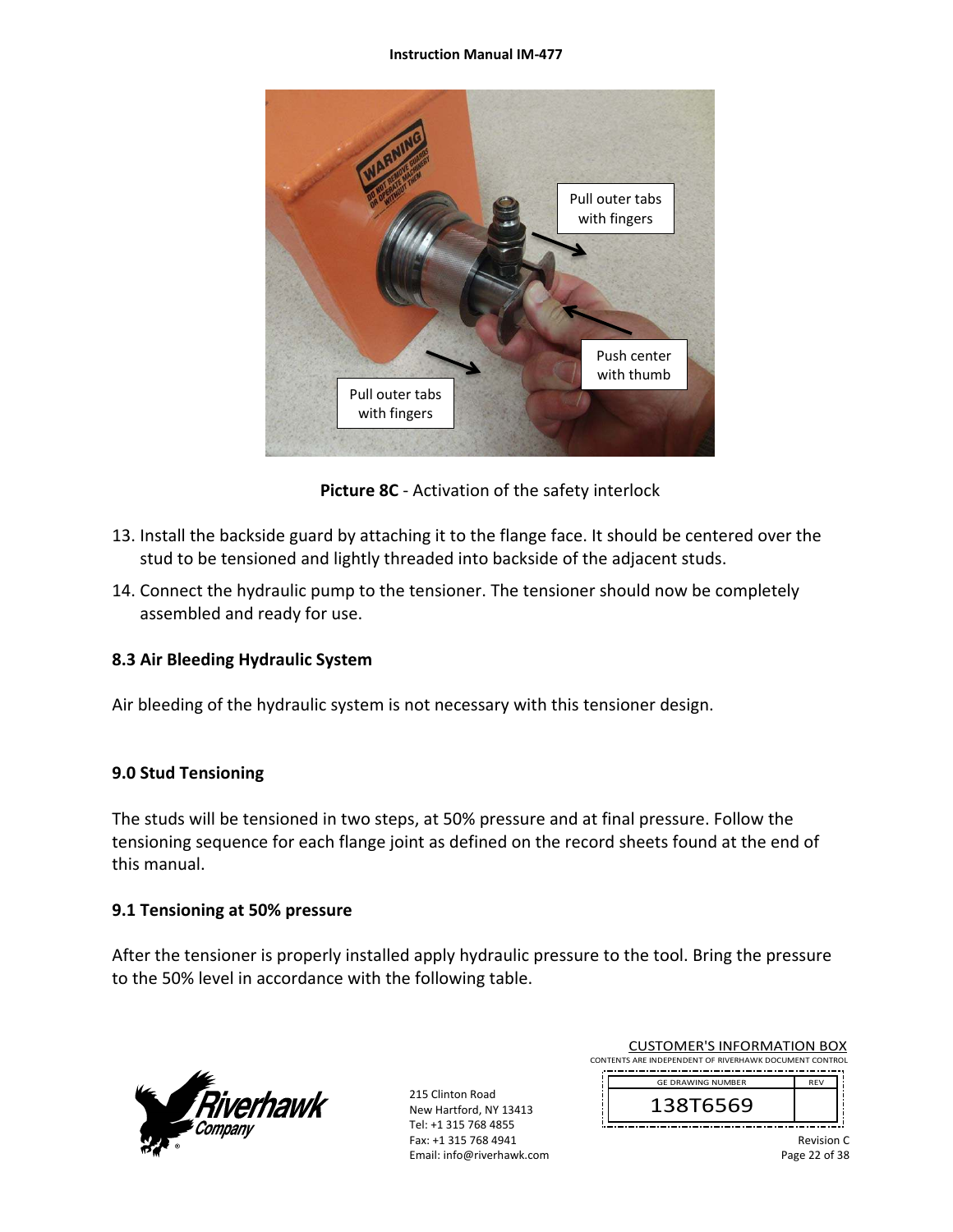### **WARNING**

**The safety cage must be in place at all times. Keep hands out of designated areas at all times when the tensioner is pressurized otherwise personal injury can occur.** 

## **CAUTION**

**Before threading the puller screw and the retention screws into the studs, carefully check the cleanliness of both the stud's, the puller screw's, and the retention screws' conical threads. Apply a light coat of clean turbine oil or a spray lubricant to the puller screw and the two retention screws. This procedure will ease assembly and assure positive mating of the threads before tightening. Do not use "Never Seize" on the conical threads.** 

## **CAUTION**

**Do not exceed the maximum pressure marked on the tensioner. Excessive pressure can damage the stud and puller screw.** 

## **CAUTION**

**Do not tighten the nut while the tool is coming up to pressure; wait until pressure is achieved before attempting to tighten the nut with the spanner ring. If the tool is not properly installed, the tool could jump off the stud while coming up to pressure.** 

| <b>Flange Position</b> | <b>Stud Size</b>     | 50% Pressure | 50% Stretch    |
|------------------------|----------------------|--------------|----------------|
| Steam Turbine LP       | $2 - 1/4"$           | 9000 psi     | Do not measure |
| Rotor to Generator     | $[58.64 \text{ mm}]$ | [620 bar]    | Do not use     |

Firmly tighten the cylindrical nuts with approximately 20 ft∙lbs [27 N∙m] of torque using the pin wrench and spanner ring. Turn the nut until it bottoms on the flange.

## **9.2 Removing the Tensioner from an Installed Stud**

The tensioner removal is accomplished by the follows steps:

- 1. Release the hydraulic pressure by either releasing the hand switch on the AP‐0532 Pump Kit or by opening the valve on the MP‐0130 Manual Pump Kit and leave the valve open.
- 2. Remove the backside guard.
- 3. Unscrew the knurled interlock fitting at the end of the guard and remove the guard from the tensioner.
- 4. Unscrew the tensioner from puller screw.
- 5. Remove foot from around the puller screw.



215 Clinton Road New Hartford, NY 13413 Tel: +1 315 768 4855 Fax: +1 315 768 4941 Email: info@riverhawk.com

CUSTOMER'S INFORMATION BOX CONTENTS ARE INDEPENDENT OF RIVERHAWK DOCUMENT CONTROL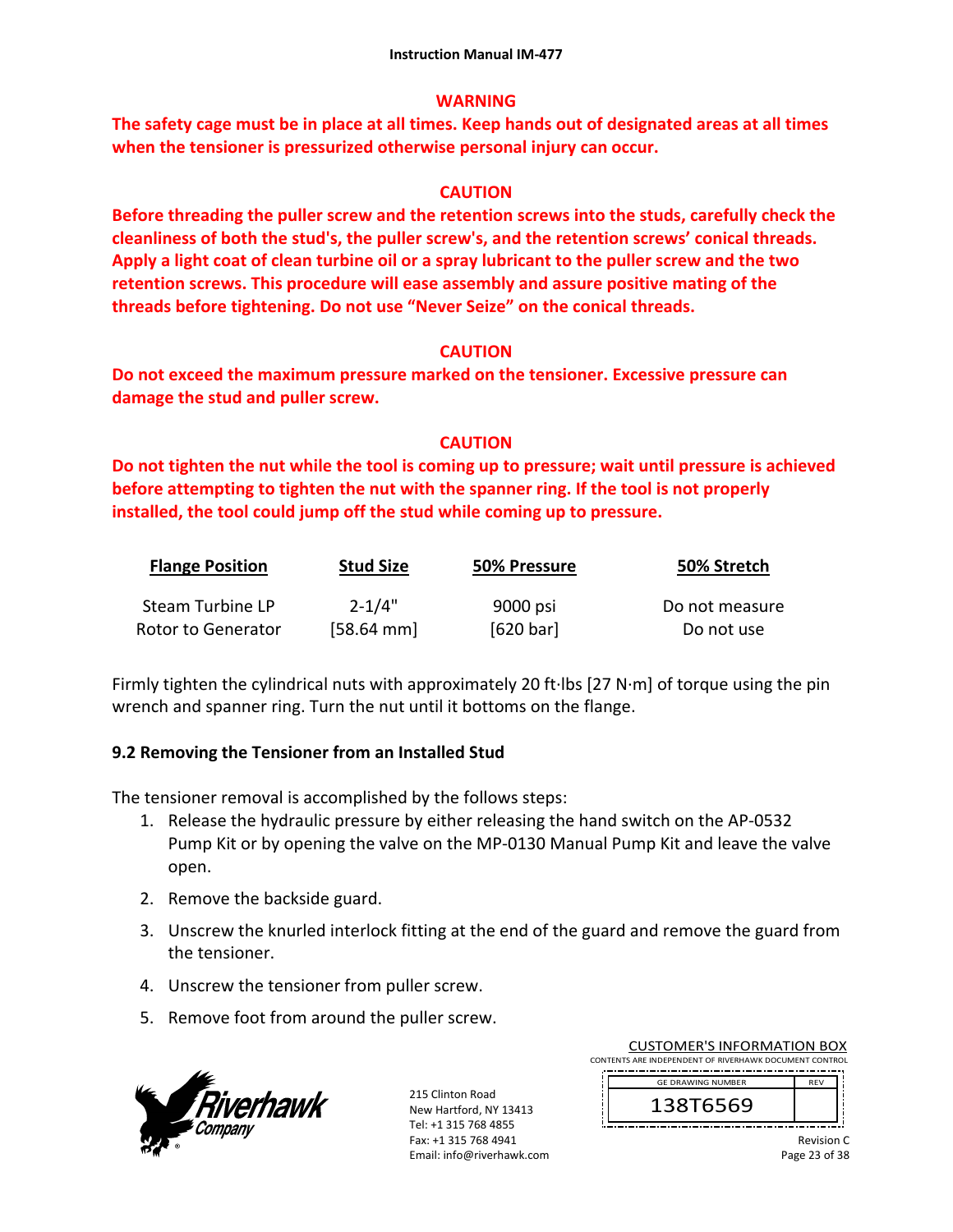- 6. Unscrew the puller screw using an Allen wrench. Tapping the Allen wrench with a hammer or the use of a 3‐4' breaker bar may be necessary to loosen the puller screw. Do not use an impact wrench as this can damage the puller screw.
- 7. Remove the spanner ring from the nut.
- 8. Unscrew the retention screws using an Allen wrench. It may be necessary to tap the Allen wrench with a hammer or use a 3‐4' breaker bar to loosen the retention screws. Do not use an impact wrench as this can damage the retention screws.
- 9. Move the tool to the next bolt hole following the tensioning pattern from the stretched record sheets at the end of this manual.

#### **9.3 Tensioning at Final Pressure**

Repeat the pulling and tightening procedure stated above at full pressure. After all of the studs have been tensioned, measure the final stud length. The final pressure and required stretch values are listed in the following table.

#### **WARNING**

**The safety cage must be in place at all times. Keep hands out of designated areas at all times when the tensioner is pressurized otherwise personal injury can occur.** 

#### **CAUTION**

**Before threading the puller screw and the retention screws into the studs, carefully check the cleanliness of both the stud's, the puller screw's, and the retention screws' conical threads. Apply a light coat of clean turbine oil or a spray lubricant to the puller screw and the two retention screws. This procedure will ease assembly and assure positive mating of the threads before tightening. Do not use "Never Seize" on the conical threads.** 

#### **CAUTION**

**Do not exceed the maximum pressure marked on the tensioner. Excessive pressure can damage the stud and puller screw.** 

#### **CAUTION**

**Do not tighten the nut while the tool is coming up to pressure; wait until pressure is achieved before attempting to tighten the nut with the spanner ring. If the tool is not properly installed, the tool could jump off the stud while coming up to pressure.**



215 Clinton Road New Hartford, NY 13413 Tel: +1 315 768 4855 Fax: +1 315 768 4941 Email: info@riverhawk.com CUSTOMER'S INFORMATION BOX

CONTENTS ARE INDEPENDENT OF RIVERHAWK DOCUMENT CONTROL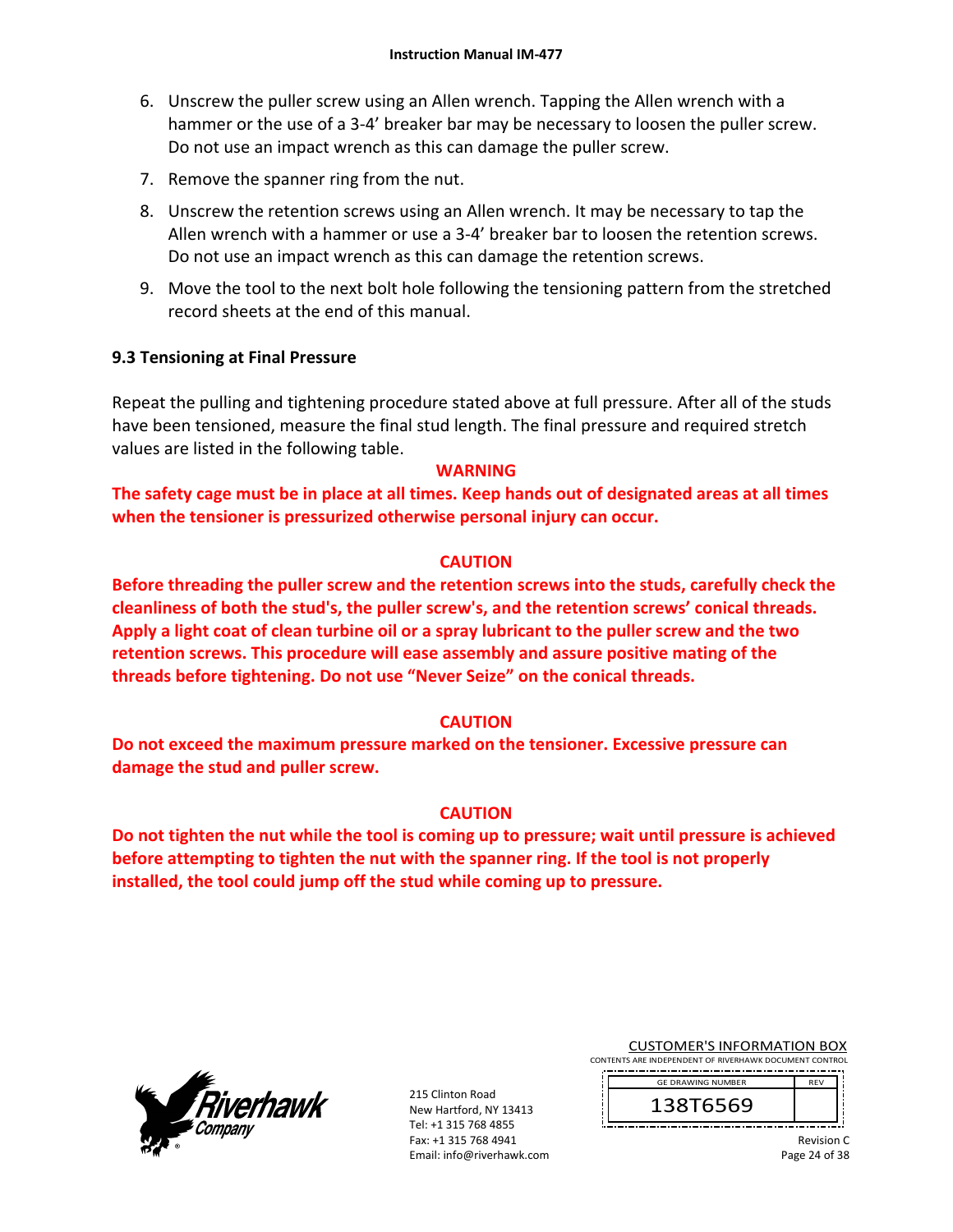#### **Instruction Manual IM‐477**

| <b>Flange Position</b>  | <b>Stud Size</b>     | <b>Final Pressure</b> | <b>Final Stretch</b>                  |
|-------------------------|----------------------|-----------------------|---------------------------------------|
| <b>Steam Turbine LP</b> | $2 - 1/4"$           | 18000 psi             | $0.029"$ - $0.033"$                   |
| Rotor to Generator      | $[58.64 \text{ mm}]$ | [1240 bar]            | $[0.74 \text{ mm} - 0.84 \text{ mm}]$ |

Firmly tighten the cylindrical nuts with approximately 20 ft∙lbs [27 N∙m] of torque using the pin wrench and spanner ring. Turn the nut until it bottoms on the flange.

Failure to achieve the correct final stretch values will result in an incorrectly tensioned stud.

Incorrect stretch values can be corrected by uninstalling some or all of the selected studs. Re‐ measure the initial length of the studs and repeat the installation instructions studs. Excessive stretch variations can also be corrected by the same method.

Have final stretch values approved by the supervisor responsible for the installation.

## **10.0 Nut Thread Locking and Windage Plug Installation**

#### **10.1 Nut Thread Locking**





Mechanical lock nuts have two set screws located in the top face. Before threading the nut onto the stud, check to be certain the set screws are free to turn. Once the nut is seated, torque the set screws to the values specified in the following table. When seated and torqued to the values specified, the load created by the set screw displaces the thread of the nut in the area of the web thereby creating the desired locking action.



215 Clinton Road New Hartford, NY 13413 Tel: +1 315 768 4855 Fax: +1 315 768 4941 Email: info@riverhawk.com

| <b>CUSTOMER'S INFORMATION BOX</b>                      |            |  |
|--------------------------------------------------------|------------|--|
| CONTENTS ARE INDEPENDENT OF RIVERHAWK DOCUMENT CONTROL |            |  |
| <b>GE DRAWING NUMBER</b>                               | <b>RFV</b> |  |
| 138T6569                                               |            |  |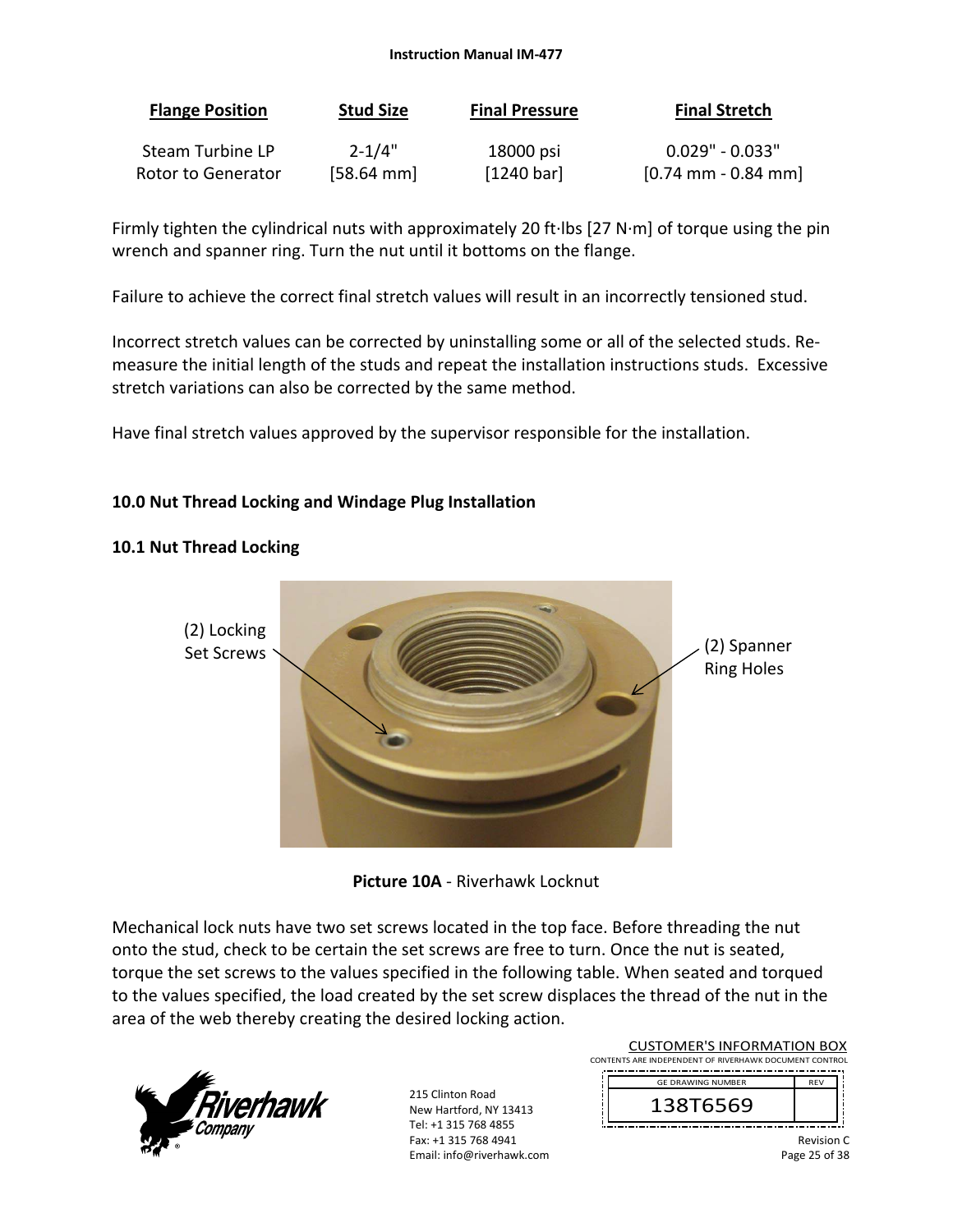| <b>Flange Position</b> | <b>Stud Size</b>     | <b>Set Screw Size</b> | <b>Torgue</b>         |
|------------------------|----------------------|-----------------------|-----------------------|
| Steam Turbine LP       | $2 - 1/4"$           |                       | 70 in Ibs - 80 in Ibs |
| Rotor to Generator     | $[58.64 \text{ mm}]$ | $1/4$ "-28 UN         | $[7.9 N·m - 9.0 N·m]$ |

#### **10.2 Windage Plug Installation**

Refer to the hardware assembly drawing (HF-xxxx) listed in Section 2.0 of this manual to determine if windage plugs are required for the installation. Along with other identifying markings, the windage plug's part number can be found on the plug's top surface as shown in the picture below.



**Picture 10B** – Windage Plug's Markings

To install the windage plug, use the following instructions:

- 1. Inspect the stud's conical thread. It should have a bright and shiny appearance. The threads should be visually checked for any damage. Refer to Section 5.2 or Riverhawk Instruction Manual IM‐220 (GE Vendoc 373A4025) for assistance.
- 2. Apply a light coat of clean turbine oil to the stud.

#### **CAUTION**

Before installation, carefully check the cleanliness of the windage plug's and the stud's threads. Apply a light coat of clean turbine oil to the stud's conical thread. This procedure will ease assembly before tightening. Do not use "Never Seize" on any surface or thread.



215 Clinton Road New Hartford, NY 13413 Tel: +1 315 768 4855 Fax: +1 315 768 4941 Email: info@riverhawk.com CUSTOMER'S INFORMATION BOX

CONTENTS ARE INDEPENDENT OF RIVERHAWK DOCUMENT CONTROL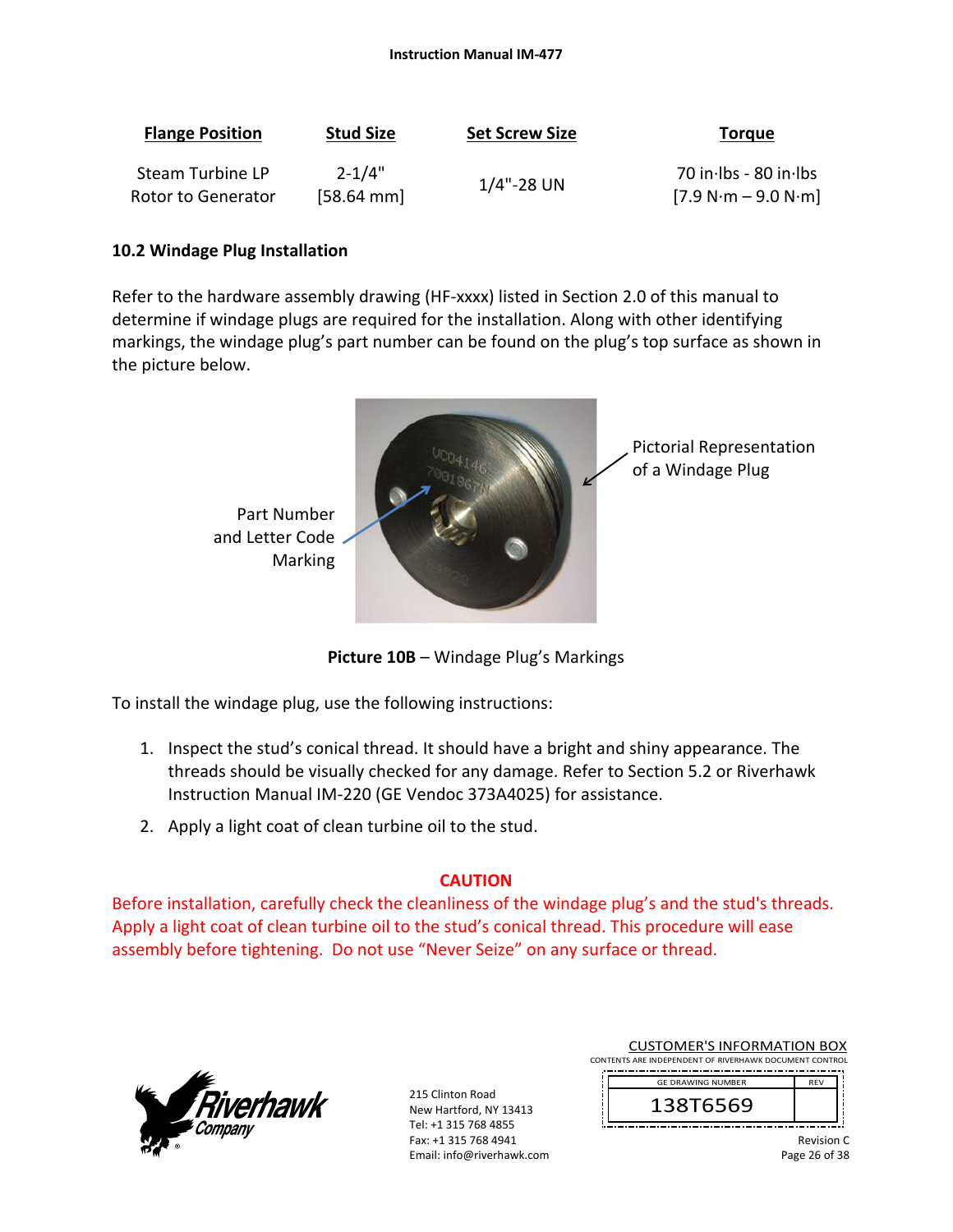3. Thread the windage plug into the conical thread of the stud. The windage plug must not be cross‐ threaded when installed. Apply the following torque to seat the windage plug into the stud.

| Windage Plug P/N | <b>Installation Torque</b> |
|------------------|----------------------------|
| 7002259          | 200-250 in-lbs.            |
|                  | $[22.6 - 28.2 Nm]$         |

4. The windage plug includes a locking feature similar to the locking feature of the cylindrical nuts. The set screws must be torqued to the following amount. These set screws will cause the top section of the windage plug to

lock onto the stud's threads.

Windage Plug P/N | Installation Torque

7002259 80-90 in-lbs.

[9.0‐10.1 Nm]



**Figure 10D**

#### **WARNING**  Do not use lock‐tite on any of the threads and do not stake any component of this assembly.



215 Clinton Road New Hartford, NY 13413 Tel: +1 315 768 4855 Fax: +1 315 768 4941 Email: info@riverhawk.com CUSTOMER'S INFORMATION BOX

CONTENTS ARE INDEPENDENT OF RIVERHAWK DOCUMENT CONTROL



Revision C Page 27 of 38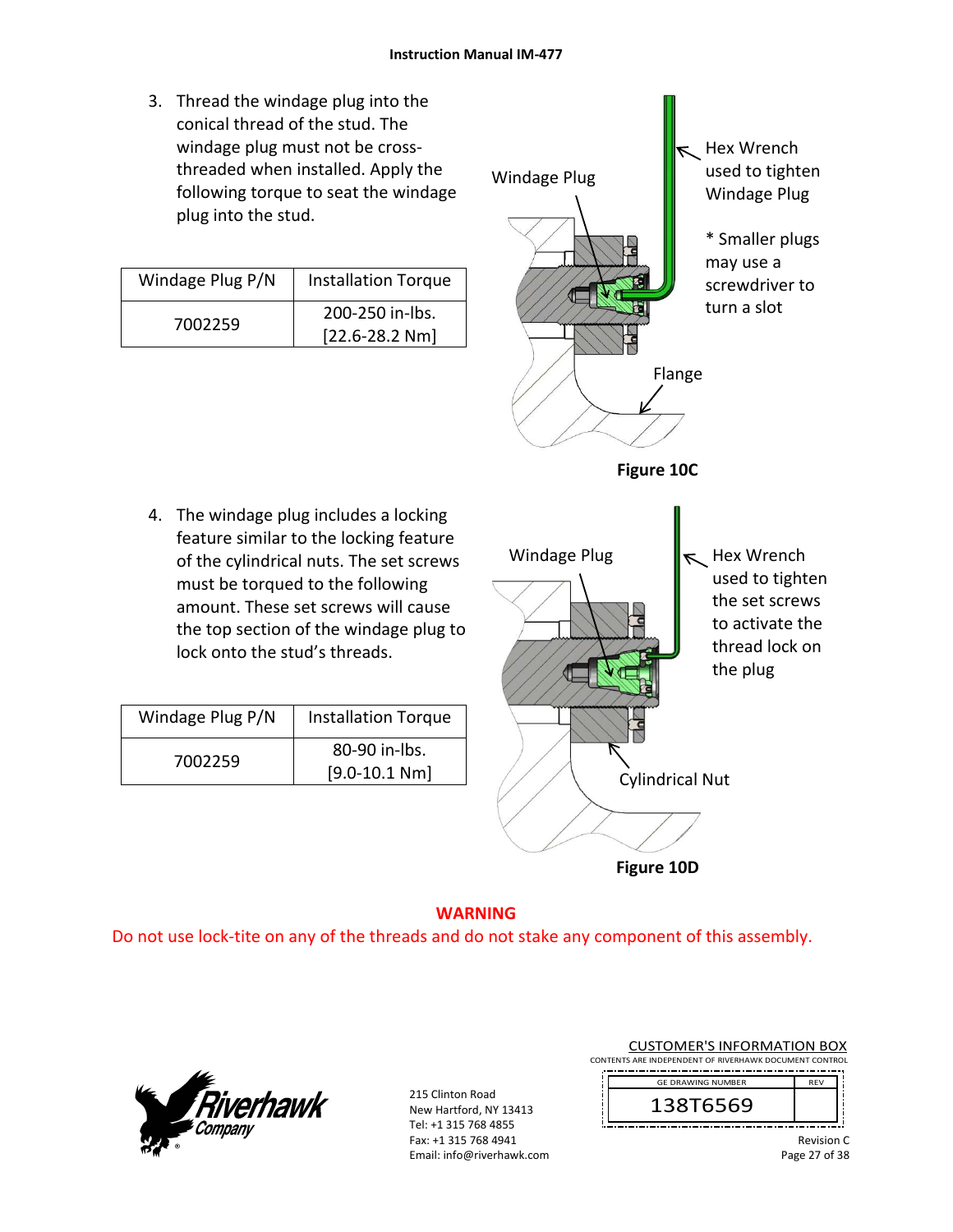- 5. The windage plug should be at least 0.060" [1.5 mm] below the face of the stud for the locking feature to work correctly. If not, loosen set screws and reexamine the stud's and plug's threads for debris or damage. It may be necessary to replace the plug.
- 6. The set screws should flush to slightly below the top of the windage plug. The set screw should also press against the slot's opposite surface.



**Wrong Installation Position Correct Installation Position** 



Partially Loose Set screw | Ressed against Opposite Surface. No Gap.

**Picture 10E –** Set Screw Position

## **11.0 Stud and Nut Removal**

The tensioner used in this application can be identified by its ORANGE safety guard. If the tensioner's safety guard is YELLOW, a different set of instructions are required. Consult the Riverhawk factory for assistance.

## **11.1 Handling of the Tensioner**

The tensioner used in this application is designed for no special lifting instructions. Do not drop any part of the tensioner on the operator or other nearby personnel.

## **11.2 Stud and Nut Removal**

## **WARNING**

**The safety cage must be in place at all times. Keep hands out of designated areas at all times when the tensioner is pressurized otherwise personal injury can occur.** 



215 Clinton Road New Hartford, NY 13413 Tel: +1 315 768 4855 Fax: +1 315 768 4941 Email: info@riverhawk.com CUSTOMER'S INFORMATION BOX

CONTENTS ARE INDEPENDENT OF RIVERHAWK DOCUMENT CONTROL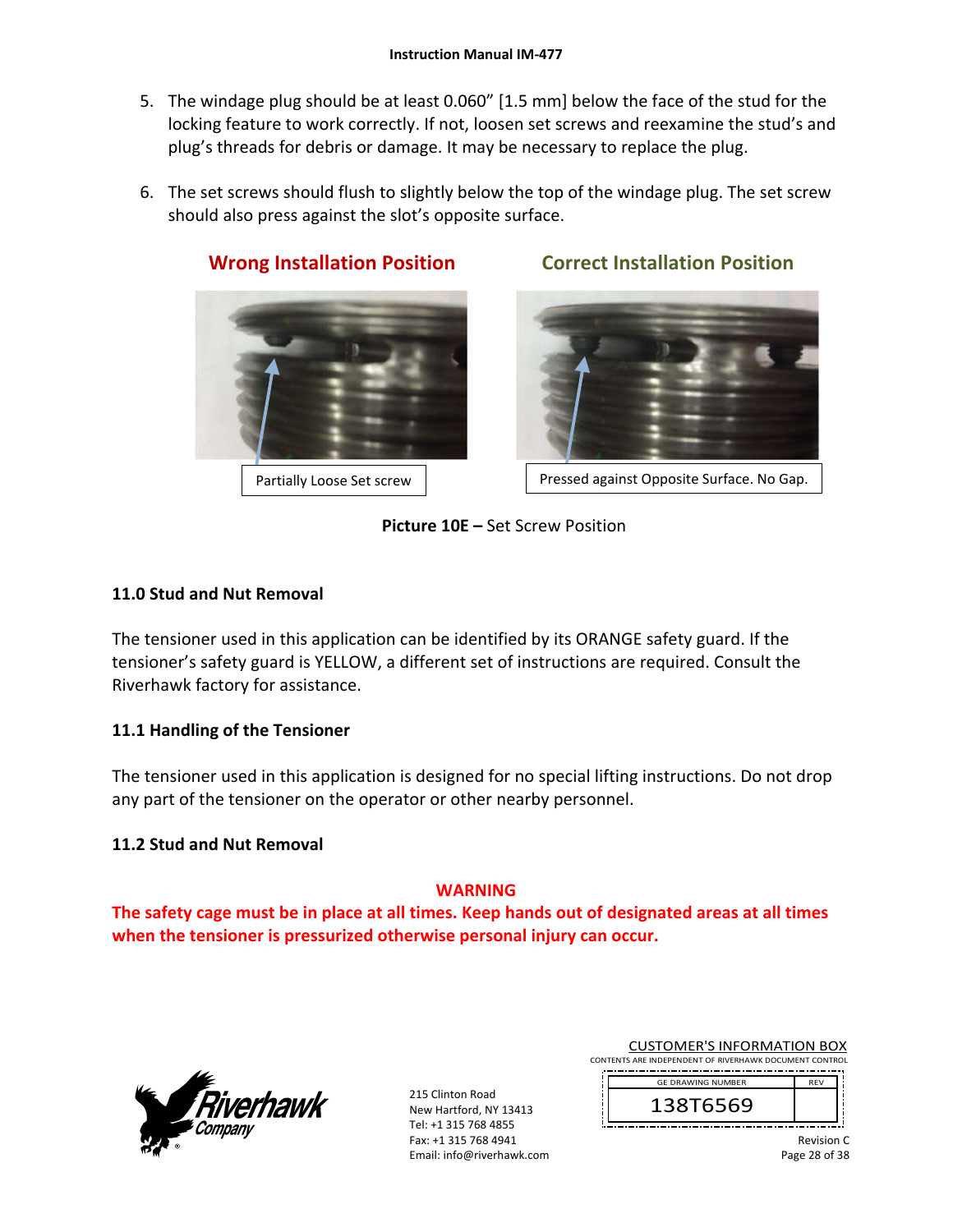## **CAUTION**

**Before threading the puller screw and the retention screws into the studs, carefully check the cleanliness of both the stud's, the puller screw's, and the retention screws' conical threads. Apply a light coat of clean turbine oil or a spray lubricant to the puller screw and the two retention screws. This procedure will ease assembly and assure positive mating of the threads before tightening. Do not use "Never Seize" on the conical threads.** 

## **CAUTION**

**Do not exceed the maximum pressure marked on the tensioner. Excessive pressure can damage the stud and puller screw.** 

## **CAUTION**

**Do not tighten the nut while the tool is coming up to pressure; wait until pressure is achieved before attempting to loosen the nut with the spanner ring. If the tool is not properly installed, the tool could jump off the stud while coming up to pressure.** 

Refer to the hardware assembly drawing (HF-xxxx) listed in Section 2.0 of this manual and the tensioner assembly drawing (HT‐xxxx) listed in Section 4.5 of this manual to determine how the tensioner must be assembled on the load coupling for its correct operation.

Section 8.0 contains diagrams of the tensioner equipment.

**Note: Before threading the puller screw and the two retention screws into the studs, carefully check the cleanliness of both the stud's, the puller screw's, and the retention screws' conical threads. Apply a light coat of clean turbine oil or a spray lubricant to the puller screw and the two retention screws. Do not use "Never Seize" on the conical threads. This procedure will ease assembly and assure positive mating of the threads before tightening.** 

Disassembly sequence is as follows:

1. Using a wire brush (GT‐4253) and shop air, clean the internal tapered thread of the stud to remove any debris/deposits which may have accumulated during service as described in section 5.2.2. Do not continue until ALL debris is removed from the threads.

## **WARNING**

## **Do not use a hydraulic tensioner to remove a stud with damaged conical threads.**

2. With an Allen‐wrench loosen the two locking set screws but do not remove from the nut.



215 Clinton Road New Hartford, NY 13413 Tel: +1 315 768 4855 Fax: +1 315 768 4941 Email: info@riverhawk.com

CUSTOMER'S INFORMATION BOX CONTENTS ARE INDEPENDENT OF RIVERHAWK DOCUMENT CONTROL



Revision C Page 29 of 38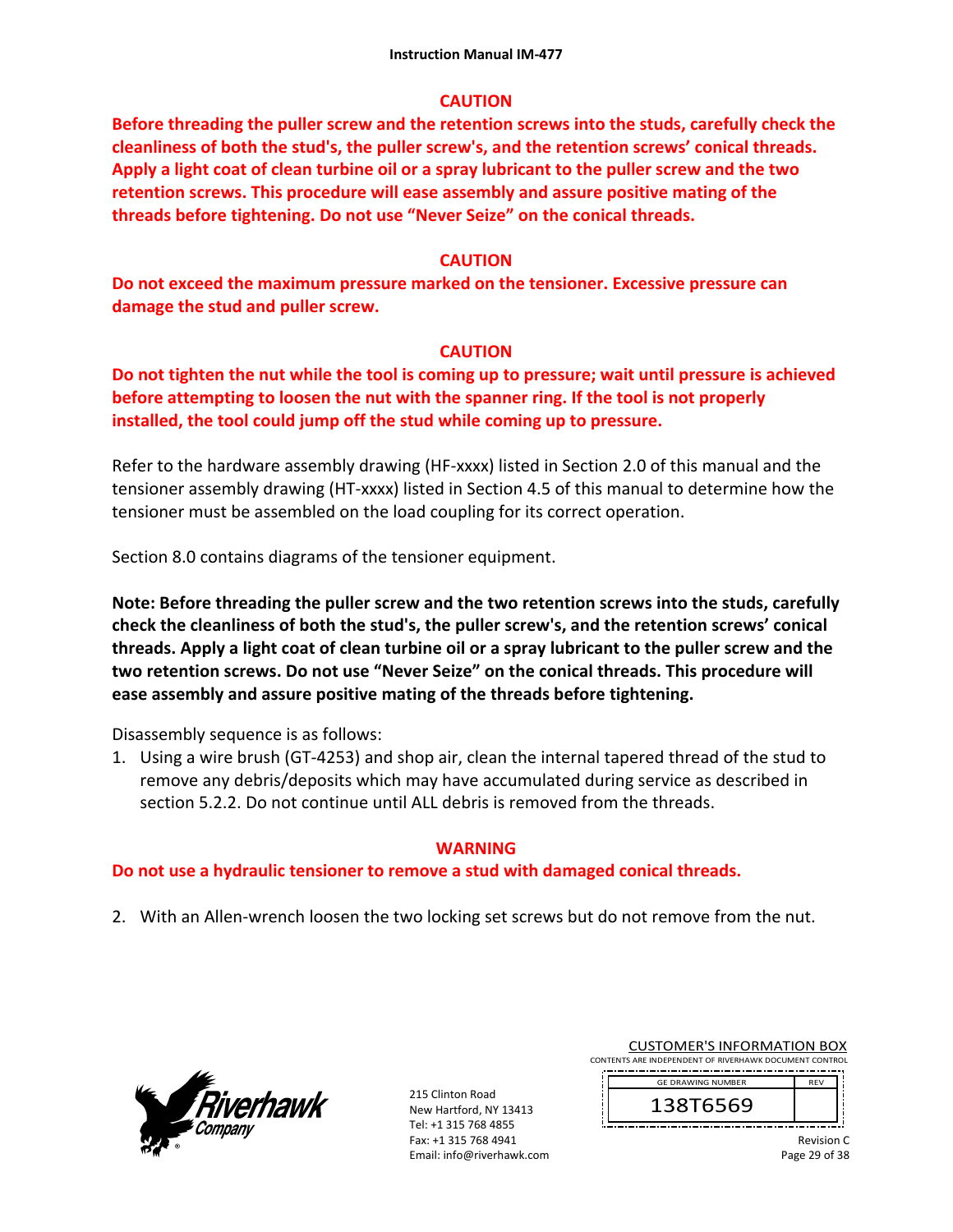#### **Instruction Manual IM‐477**



**Picture 11A** ‐ Loosening of a nut's set screws

- 3. Connect the hydraulic hose from the hydraulic pump to the tensioner.
- 4. Open the hydraulic return valve on the pump to allow hydraulic fluid to be pushed back from the puller tool into the pump reservoir. (This is automatic on the air‐operated hydraulic pump)
- 5. Thread the retention screws into the adjacent studs on either side of the stud to be tensioned until hand tight.
- 6. Place the spanner ring on the nut.
- 7. Insert the puller screw release tape per Riverhawk manual IM‐336.
- 8. Insert the puller screw into the tapered thread of the stud and hand tighten. **Be sure not to cross‐thread the puller screw.**
- 9. Using an Allen wrench, tighten the puller screw and then back off the puller screw 1/2 a turn. Retighten the puller screw by hand until it is fully inserted. **DO NOT BACK OFF THE PULLER SCREW.**
- 10. Place the foot over the puller screw and orientate it into position.
- 11. Thread the tensioner onto the puller screw until it stops. Please note that the internal stop inside the tensioner will cause a gap in between the foot and tensioner. The gap should be 1/16" [1.6mm] to 3/16" [4.8mm]. **DO NOT ATTEMPT TO TIGHTEN THE TENSIONER AGAINST THE FOOT.**
- 12. Place the orange guard over the tensioner and position the pocketed slots into the retention screws.
- 13. Tighten the knurled interlock fitting by hand until it firmly presses against the tensioner. There should be no gap between the tensioner the interlock fitting.



215 Clinton Road New Hartford, NY 13413 Tel: +1 315 768 4855 Fax: +1 315 768 4941 Email: info@riverhawk.com

| CONTENTS ARE INDEPENDENT OF RIVERHAWK DOCUMENT CONTROL |            |  |
|--------------------------------------------------------|------------|--|
| <b>GE DRAWING NUMBER</b>                               | <b>RFV</b> |  |
| 138T6569                                               |            |  |

CUSTOMER'S INFORMATION BOX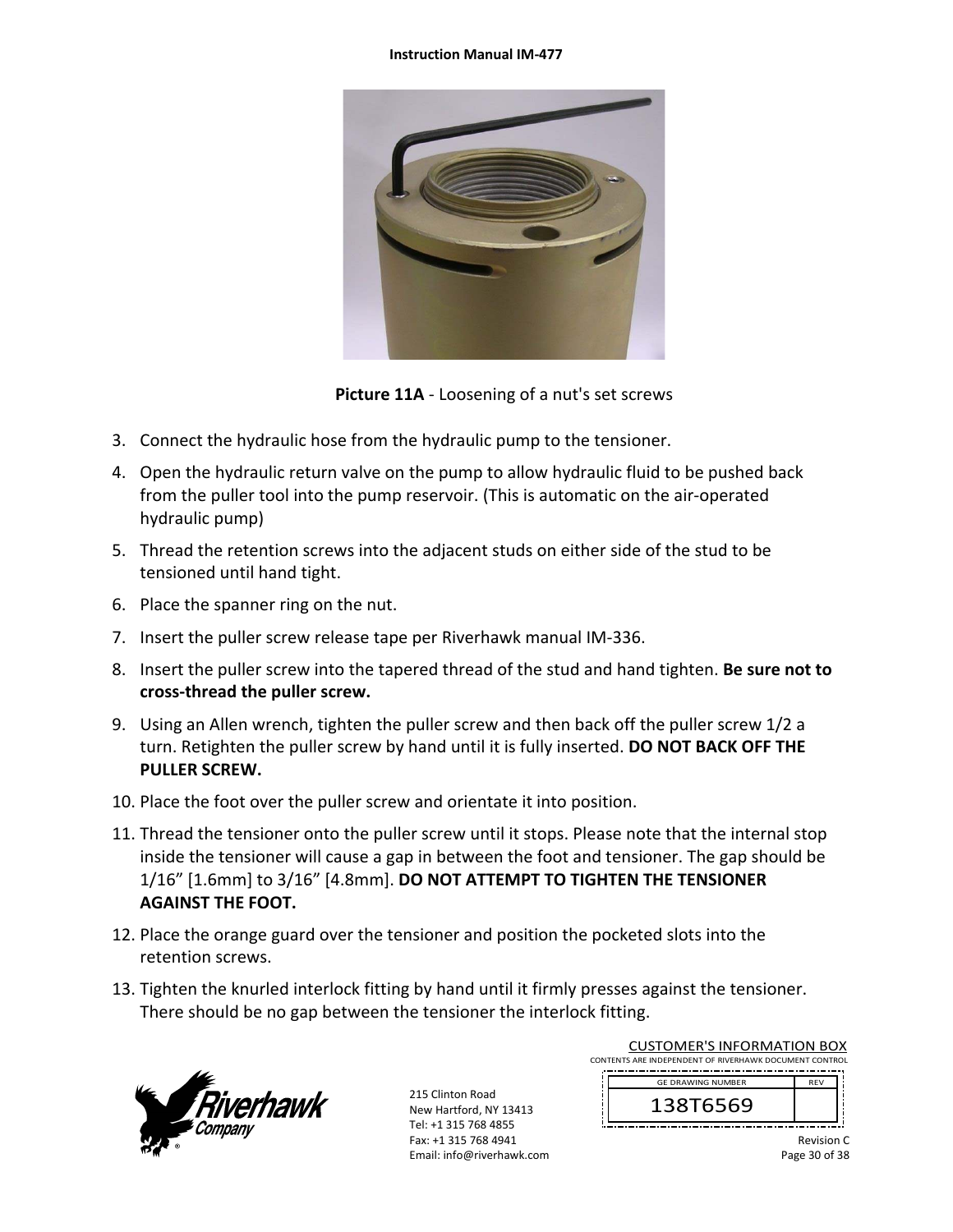- 14. The retention screws must be inside the guard's pocketed slots.
- 15. Activate the custom connector from the rear of guard by pushing on the center with your thumb and pulling the tabs with your fore finger and middle finger. Push the assembly forward until it locks into the tensioner. Release fingers from the tabs and then remove thumb. Ensure connection is firmly engaged or else the tensioner will not be connected to the pump.



**Picture 11B** ‐ Activation of the safety interlock

- 16. Install the backside guard by attaching it to the flange face. It should be centered over the stud to be tensioned and lightly threaded into backside of the adjacent studs.
- 17. Connect the hydraulic pump to the tensioner and apply the appropriate hydraulic pressure per this table.

| <b>Flange Position</b>    | <b>Stud Size</b>     | <b>Removal Pressure</b> |
|---------------------------|----------------------|-------------------------|
| Steam Turbine LP Rotor to | $2 - 1/4"$           | 18000 psi               |
| Generator                 | $[58.64 \text{ mm}]$ | [1240 bar]              |

- 18. Turn the spanner ring with the pin wrench. Loosen and turn the nut approximately 3/4 of a turn.
- 19. Release the hydraulic pressure.



215 Clinton Road New Hartford, NY 13413 Tel: +1 315 768 4855 Fax: +1 315 768 4941 Email: info@riverhawk.com

CUSTOMER'S INFORMATION BOX CONTENTS ARE INDEPENDENT OF RIVERHAWK DOCUMENT CONTROL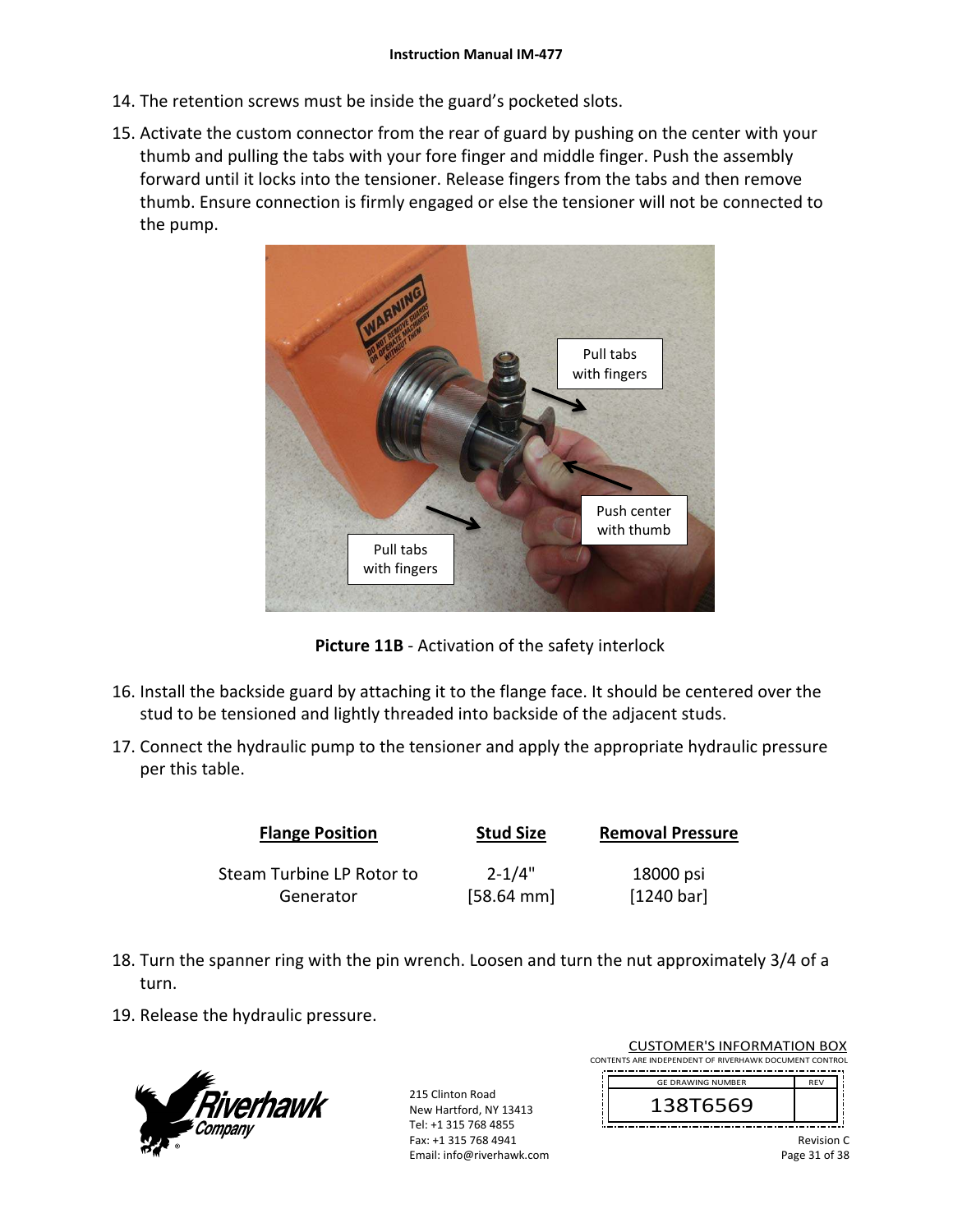## **11.3.1 Removing the Tensioner from a Stud**

The tensioner removal is accomplished by the follows steps:

- 1. Release the hydraulic pressure by either releasing the hand switch on the AP‐0532 Pump Kit or by opening the valve on the MP‐0130 Manual Pump Kit and leave the valve open.
- 2. Remove the backside guard.
- 3. Unscrew the knurled interlock fitting at the end of the guard and remove the guard from the tensioner.
- 4. Unscrew the tensioner from the puller screw.
- 5. Remove the foot from around the puller screw.
- 6. Unscrew the puller screw using an Allen wrench. Tapping the Allen wrench with a hammer or the use of a 3-4' breaker bar may be necessary to loosen the puller screw. Do not use an impact wrench as this can damage the puller screw.
- 7. Remove the spanner ring from the nut.
- 8. Unscrew the retention screws using an Allen wrench. It may be necessary to tap the Allen wrench with a hammer or use a 3‐4' breaker bar to loosen the retention screws. Do not use an impact wrench as this can damage the retention screws.
- 9. Move the tool to the next bolt hole following the tensioning pattern from the stretched record sheets at the end of this manual.

#### **12.0 Storage Instructions**

Follow these directions to properly store your hydraulic tensioner and hydraulic pump kit for long term storage and shipment.

If any damage is observed, contact the Riverhawk Company to schedule a maintenance inspection.

## **12.1 Hydraulic Pump Kit Storage**

Refer to the Hydraulic Pump Kit Instruction Manual, IM‐293 (GE VENDOC 373A4058). The latest revision may be obtained by contacting Riverhawk Company or thru www.riverhawk.com.



215 Clinton Road New Hartford, NY 13413 Tel: +1 315 768 4855 Fax: +1 315 768 4941 Email: info@riverhawk.com

CUSTOMER'S INFORMATION BOX CONTENTS ARE INDEPENDENT OF RIVERHAWK DOCUMENT CONTROL

 REV GE DRAWING NUMBER

138T6569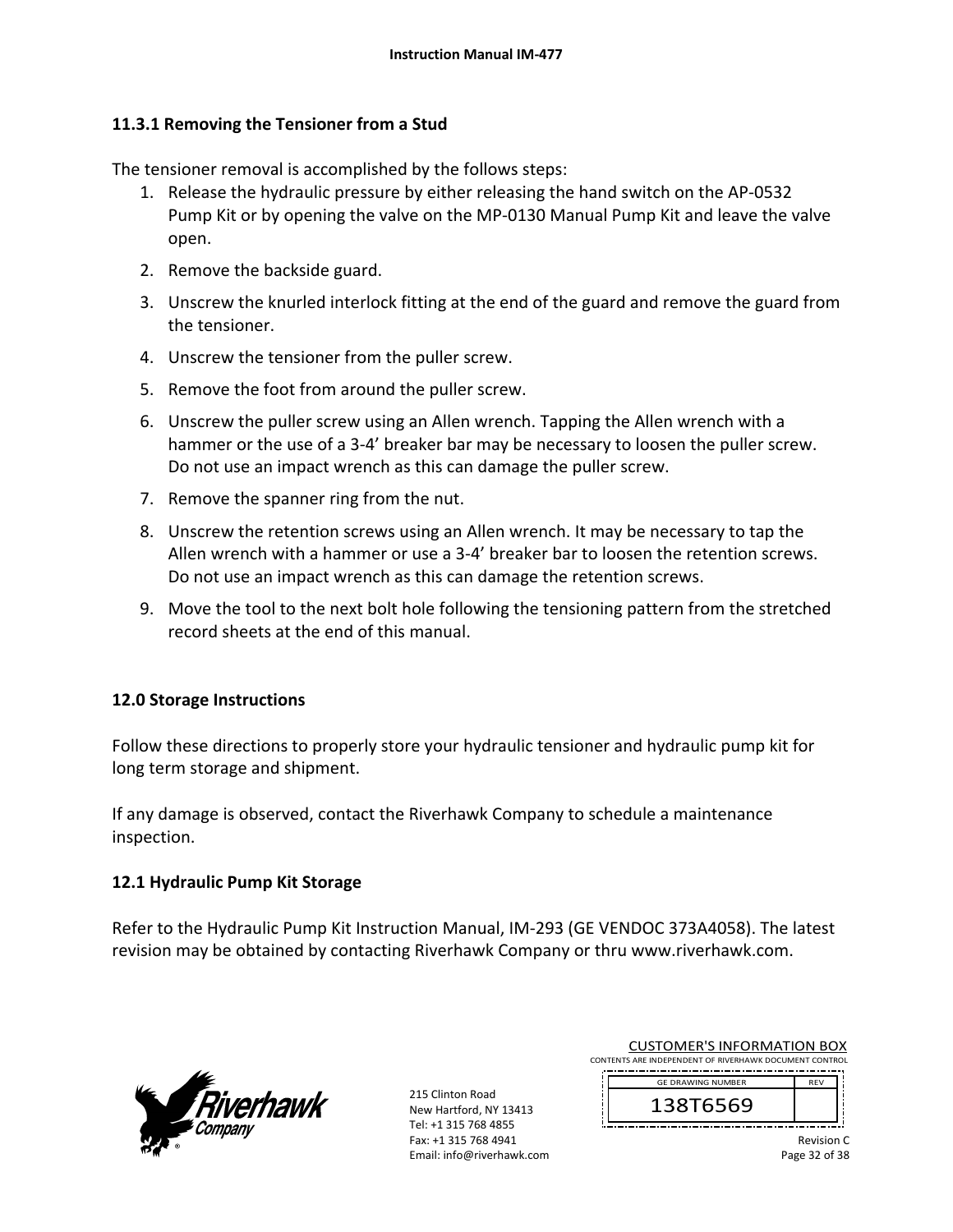### **12.2 Hydraulic Tensioner Storage**

Check the tensioner for any damage

- 1. Clean puller screw and the two retention screws. Check for any debris and dents.
- 2. Knurled interlock fitting should be clean and free to rotate.
- 3. Inspect the tensioner guard for any signs of damage. Bent guards must be replaced.

If any damage is observed, contact the Riverhawk Company to schedule a maintenance inspection.

Place the protective plastic cap on the guard's knurled interlock fitting.

Coat the hydraulic tensioner with a light coat of oil and place the tensioner into the original shipping container.

#### **12.3 Store shipping container**

Secure the hydraulic pump and hydraulic tensioner into the original shipping containers using the supplied wood braces.

Seal the original shipping container and store under shelter and protected from moisture, sand, and grit.

## **13.0 Frequently Asked Questions**

This section contains some frequently asked questions and problems. If the steps listed here do not solve your problem, contact the Riverhawk Company thru our website, email, or phone call.

- **Q:**  Can I rent a hydraulic tensioner kit?
- **A:**  Yes, Riverhawk has rental tensioner kits available for most of our hydraulic tensioners.
- **Q:**  A tensioner has pulled itself out of the stud's conical threads. Can I continue using a tensioner on this stud?
- **A:**  No. Both the tensioner and the stud may have been damaged and must be removed from the work area. If the stud is tensioned, a Nut Buster repair kit, from Riverhawk, must be used to remove the damaged stud by drilling out the nut. Leaving a damaged stud in place will lead to a safety hazard on future outages.



215 Clinton Road New Hartford, NY 13413 Tel: +1 315 768 4855 Fax: +1 315 768 4941 Email: info@riverhawk.com

| <b>CUSTOMER'S INFORMATION BOX</b>                      |            |  |
|--------------------------------------------------------|------------|--|
| CONTENTS ARE INDEPENDENT OF RIVERHAWK DOCUMENT CONTROL |            |  |
| <b>GE DRAWING NUMBER</b>                               | <b>RFV</b> |  |
|                                                        |            |  |

Revision C Page 33 of 38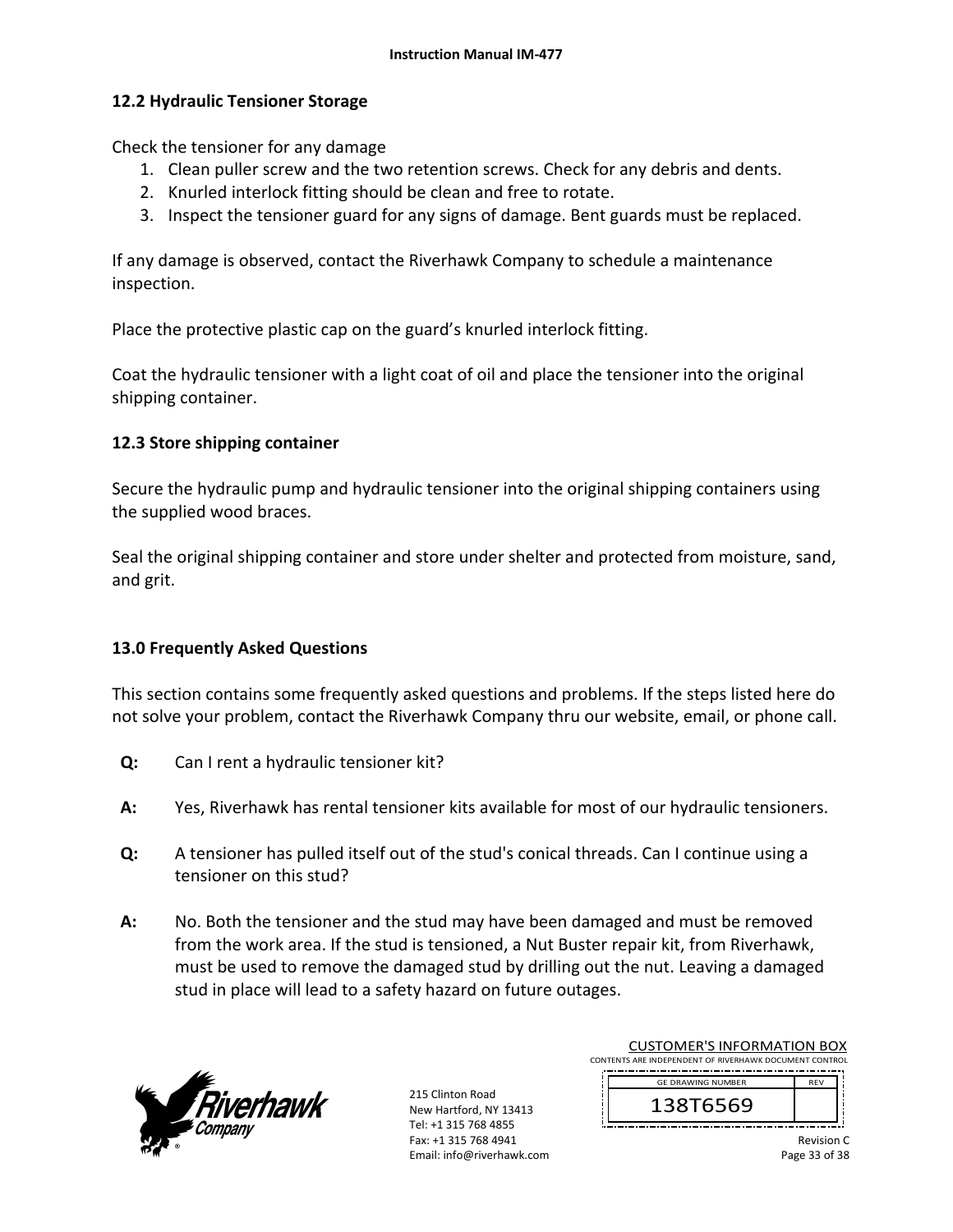Riverhawk can supply a replacement stud and nut based on the initial weight certification supplied with the hardware set (see section 4.2). The damaged tensioner should also be returned to Riverhawk for inspection and repair.

If a stud must be left in place, paint the damaged stud with a generous amount of indelible, bright‐colored paint. Notify the appropriate GE Safety and Service personnel. Note the location of the damaged stud in the services notes for the machine.

- **Q:**  The hydraulic tensioner has been taken up to its final pressure. The final stretch length is short of the final stretch target. What is the next step?
- **A:**  Do not increase the hydraulic pressure. Check if the hydraulic pump is set to the right pressure. Install the tensioner and re‐pressurize the tensioner to the final pressure then recheck the stretch measurement. If the stretch value is still short, remove the stud from the hole and re-measure the stud's initial length then try to install the stud again.
- **Q:**  The hydraulic tensioner has been taken up to its final pressure. The final stretch length is larger than the final stretch target. What is the next step?
- **A:**  Remove the stud from the bolt hole. Check if the hydraulic pump is set to the right pressure. Re‐measure the stud's initial length then try to install the stud again.
- **Q:**  The tensioner is at its final pressure, but the nut cannot be loosened.
- **A:**  If the nuts cannot be loosened at the final pressure, continually increasing the pressure will not help and can be dangerous and in some cases make it harder to remove the nut. Check the nut to see if its set screws have been loosened. Check for and remove any corrosion around the nut's threads. Apply penetrating oil between the stud and the nut.



215 Clinton Road New Hartford, NY 13413 Tel: +1 315 768 4855 Fax: +1 315 768 4941 Email: info@riverhawk.com CUSTOMER'S INFORMATION BOX

CONTENTS ARE INDEPENDENT OF RIVERHAWK DOCUMENT CONTROL 

> 138T6569 GE DRAWING NUMBER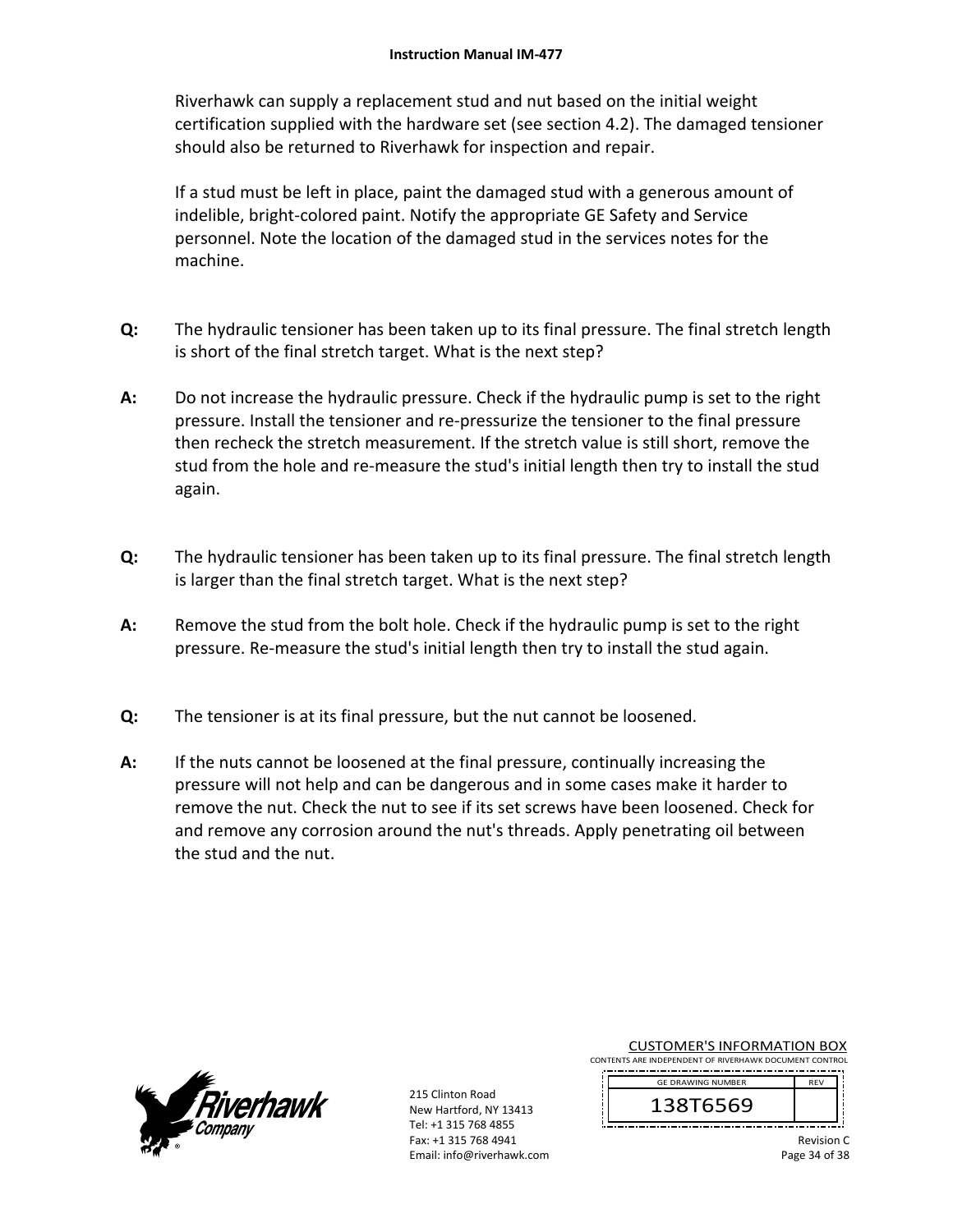- **Q:**  How do I clean the conical threads on a stud?
- **A:**  The conical threads are best cleaned using a spiral wound brass brush in a drill as described in section 5.2.2
- **Q:**  During the initial steps of removing a tensioned stud, the stick‐out length is found to be wrong.
- **A:**  Do not proceed. Contact Riverhawk for assistance. With the wrong stick-out length, the hydraulic tensioner has a limited stroke and may not work properly and can be damaged.
- **Q:**  The hydraulic pump appears to be leaking.
- **A:**  Check the hose connection to the hydraulic pump. If the 1/4" high pressure fitting is not assembled correctly as shown in section 7.2, it may look like the pump is leaking. If the problem continues, it may be necessary to open the pump kit. Contact Riverhawk for guidance.
- **Q:**  The hydraulic hose has a collar on it that can't be moved by hand
- **A:**  The hydraulic fitting is shown in section 7.2. The collar is sometimes held in place with a thread locking compound. This prevents the collar from moving too easily. It may be necessary to adjust this collar with a set of vise-grip pliers. Be careful to not strip the threads off the tube or hose end.

#### **14.0 Revision History**

| <b>Revision</b><br>Letter | <b>Effective Date</b> | Description                                                                          |
|---------------------------|-----------------------|--------------------------------------------------------------------------------------|
|                           | Jan 25, 2022          | Updated EC Declaration of Conformity; Added UKCA<br><b>Declaration of Conformity</b> |
| B                         | Jan 29, 2021          | Corrected error with 138T6569 on title page                                          |
| А                         | Jan 28, 2021          | GE Steam requested document number to change to<br>138T6569 from 100A1478.           |



215 Clinton Road New Hartford, NY 13413 Tel: +1 315 768 4855 Fax: +1 315 768 4941 Email: info@riverhawk.com

CUSTOMER'S INFORMATION BOX CONTENTS ARE INDEPENDENT OF RIVERHAWK DOCUMENT CONTROL

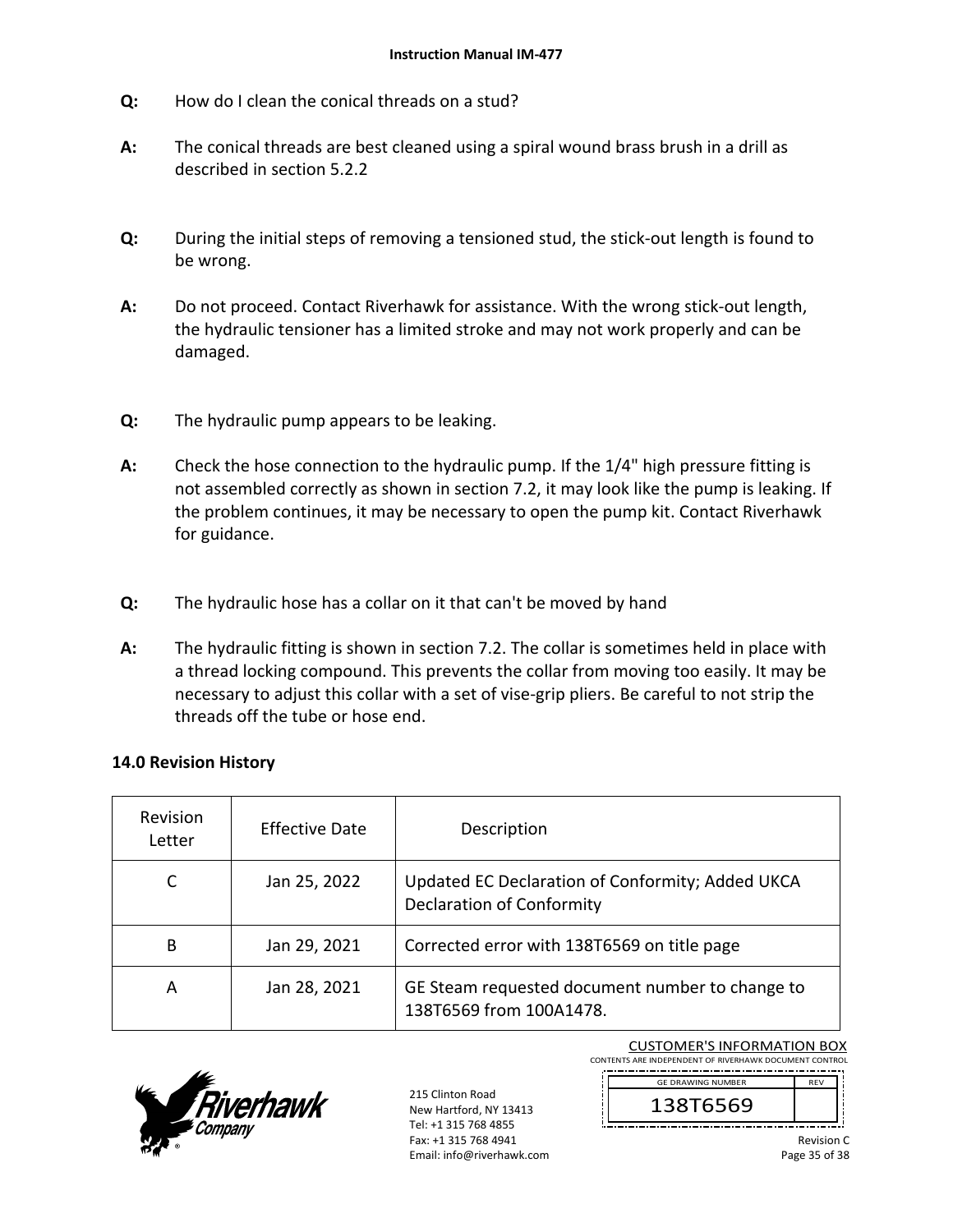| $\overline{\phantom{a}}$ | Jan 15, 2021 | Released |
|--------------------------|--------------|----------|

## **Appendix A1**

# **EC Declaration of Conformity**

| Manufacturer: | <b>Riverhawk Company</b>    |
|---------------|-----------------------------|
| Address:      | 215 Clinton Road            |
|               | New Hartford, NY 13413, USA |

The hydraulic pump and bolt tensioning tool described in this manual are used for installing and applying tension to large bolts that are specifically designed by Riverhawk Company to be tensioned hydraulically.

All applicable sections of European Directive 2006/42/EC for machinery have been applied and fulfilled in the design and manufacture of the hydraulic pump and bolt tensioning tool described in this manual. Reference also ISO 12100:2010, ISO 4413:2010, and ISO 4414:2010.

Furthermore, this equipment has been manufactured under the Riverhawk quality system per EN ISO 9001:2015

Consult the Declaration of Conformance included with the shipment of this equipment that identifies the authorized Riverhawk representative, applicable serial numbers, and appropriate signature.



215 Clinton Road New Hartford, NY 13413 Tel: +1 315 768 4855 Fax: +1 315 768 4941 Email: info@riverhawk.com CUSTOMER'S INFORMATION BOX

CONTENTS ARE INDEPENDENT OF RIVERHAWK DOCUMENT CONTROL 

> 138T6569 GE DRAWING NUMBER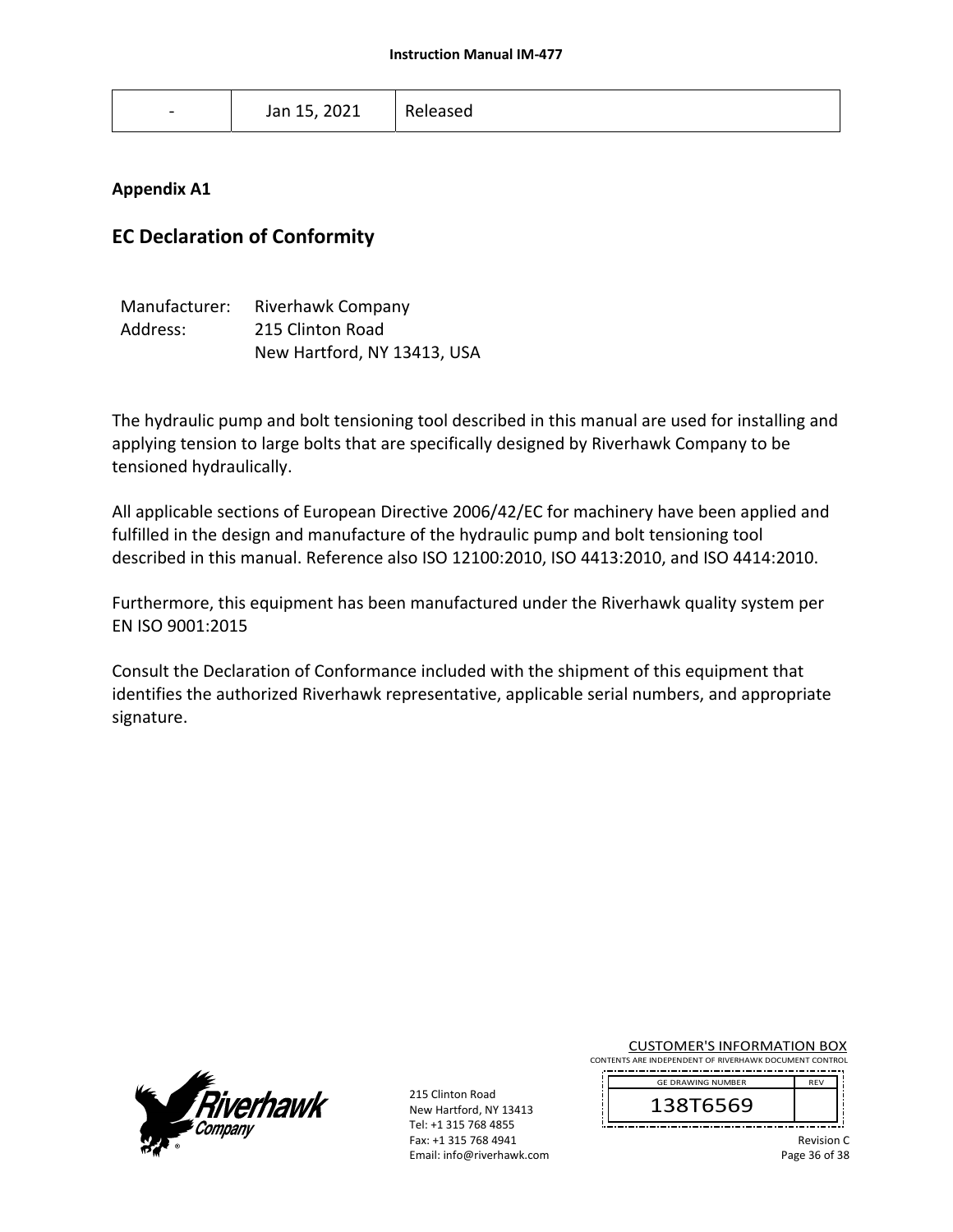### **Appendix A2**

# **UKCA Declaration of Conformity**

| Manufacturer: | Riverhawk Company           |
|---------------|-----------------------------|
| Address:      | 215 Clinton Road            |
|               | New Hartford, NY 13413, USA |

The hydraulic pump and bolt tensioning tool described in this manual are used for installing and applying tension to large bolts that are specifically designed by Riverhawk Company to be tensioned hydraulically.

All applicable sections of Supply of Machinery (Safety) 2008 have been applied and fulfilled in the design and manufacture of the hydraulic pump and bolt tensioning tool described in this manual. Reference also ISO 12100:2010, ISO 4413:2010, and ISO 4414:2010.

Furthermore, this equipment has been manufactured under the Riverhawk quality system per EN ISO 9001:2015

Consult the Declaration of Conformance included with the shipment of this equipment that identifies the authorized Riverhawk representative, applicable serial numbers, and appropriate signature.



215 Clinton Road New Hartford, NY 13413 Tel: +1 315 768 4855 Fax: +1 315 768 4941 Email: info@riverhawk.com CUSTOMER'S INFORMATION BOX

CONTENTS ARE INDEPENDENT OF RIVERHAWK DOCUMENT CONTROL 

> 138T6569 GE DRAWING NUMBER